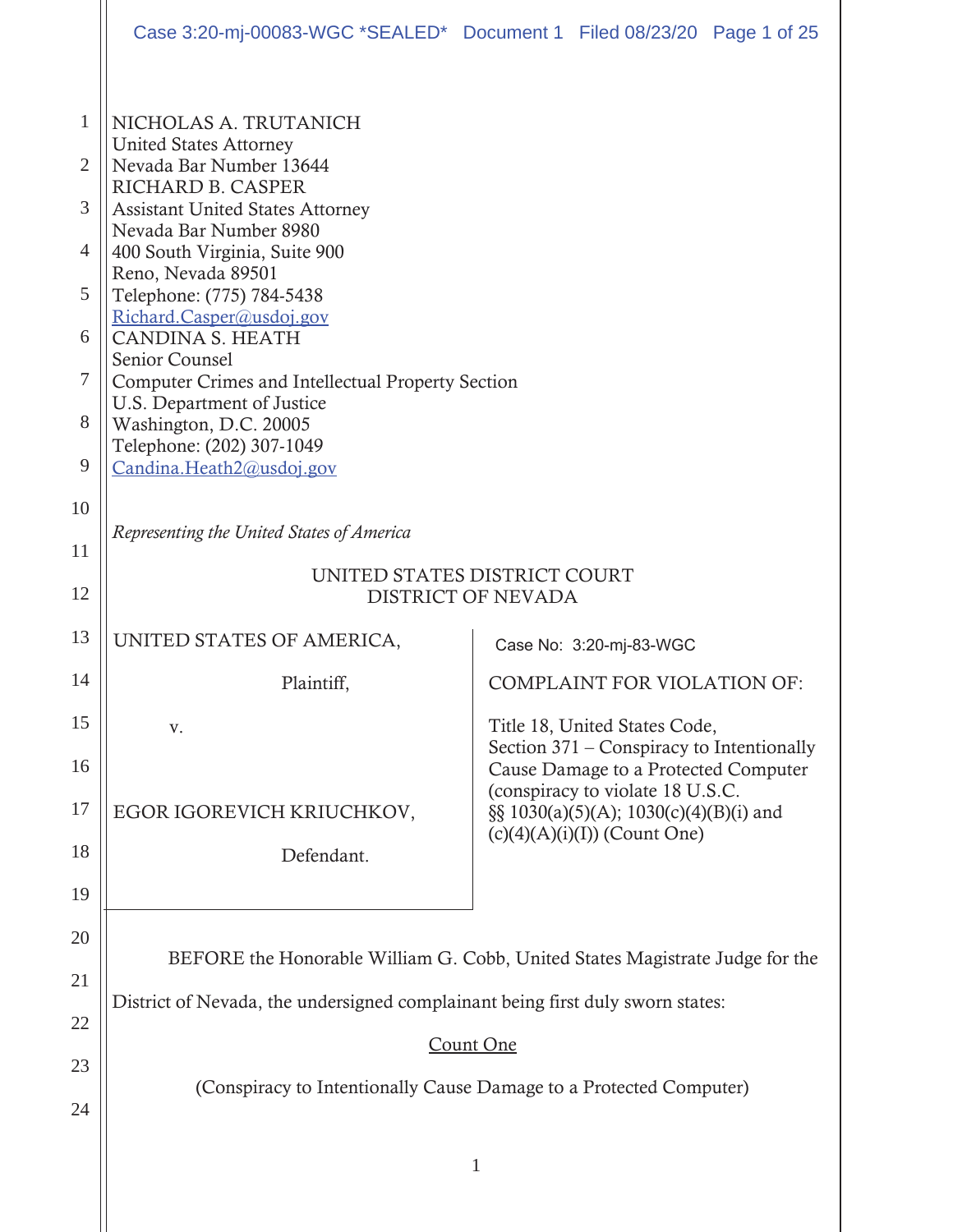1 2 3 4 5 6 7 8 From at least on or about July 15, 2020, and continuing to on or about August 22, 2020, in the State and District of Nevada and elsewhere, defendant EGOR IGOREVICH KRIUCHKOV did conspire and agree with unknown coconspirators to knowingly cause the transmission of a program, information, code, and command and, as a result of such conduct, intentionally cause damage without authorization to a protected computer, and cause a loss to one or more persons during any 1-year period aggregating at least \$5,000 in value, in violation of Title 18, United States Code, Sections 1030(a)(5)(A), 1030(c)(4)(B)(i) and  $1030(c)(4)(A)(i)(I)$ .

Purpose of the Conspiracy

9

10

11

12

13

14

15

16

17

18

19

20

21

22

23

24

1. The purpose of the conspiracy was to recruit an employee of a company to surreptitiously transmit malware provided by the coconspirators into the company's computer system, exfiltrate data from the company's network, and threaten to disclose the data online unless the company paid the coconspirators' ransom demand.

### Manner and Means of the Conspiracy

2. The object of the conspiracy was carried out, in substance, as follows:

a. EGOR IGOREVICH KRIUCHKOV and his coconspirators agreed to recruit an employee of a targeted company to facilitate the transmission of malware into the targeted company's computer system;

b. EGOR IGOREVICH KRIUCHKOV and a coconspirator communicated with the employee of a targeted company, and explained that the conspirators will pay the employee to facilitate the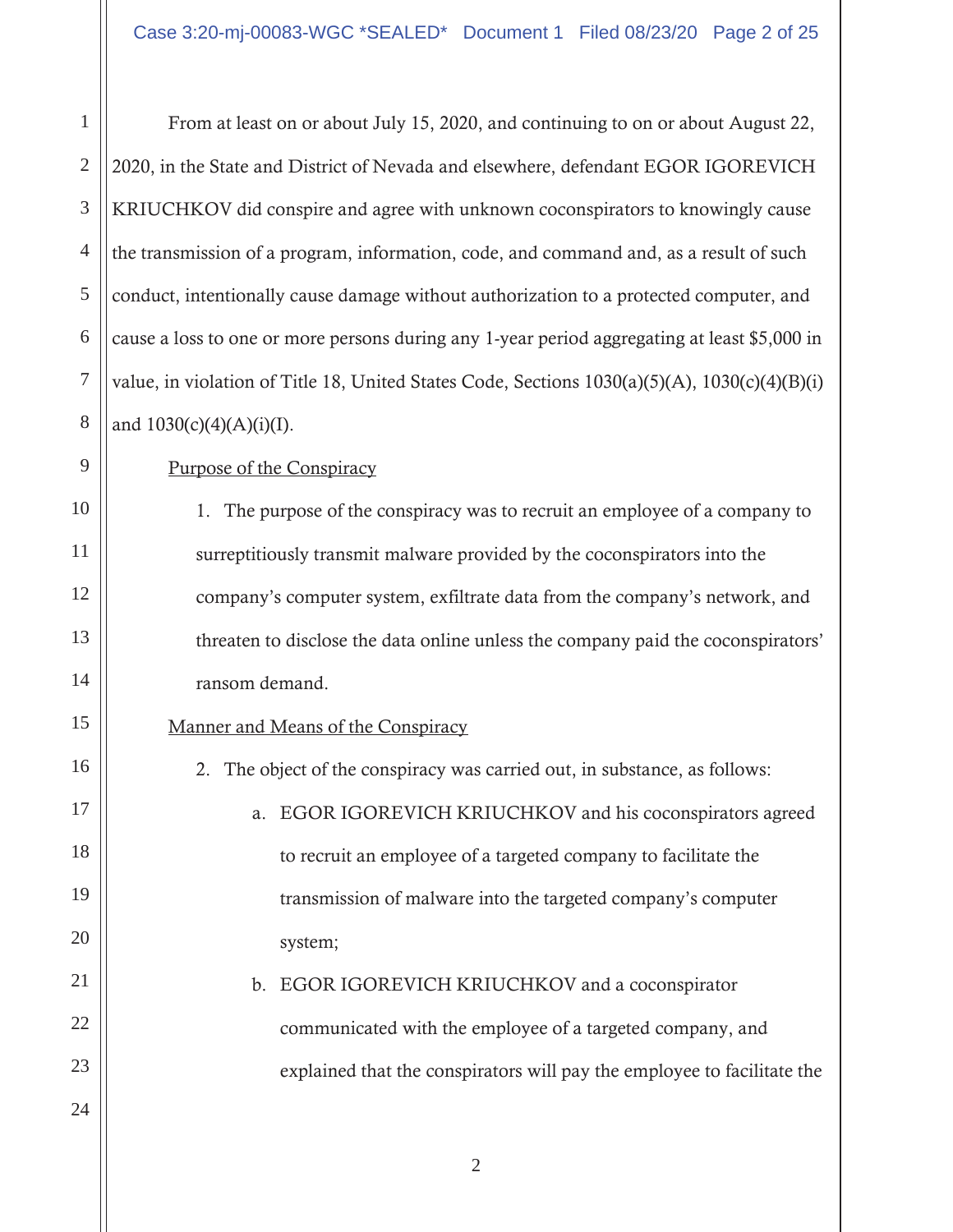transmission of the malware into the targeted company's computer system.

c. The executed malware would provide the conspirators access to data in the targeted company's network. Thereafter the conspirators could threaten to disclose this data online unless the targeted company paid their ransom demand.

### Overt Acts

1

2

3

4

5

6

7

8

9

10

11

12

13

14

15

16

17

18

19

20

21

22

23

24

- 3. In furtherance of the conspiracy and to accomplish the object, at least one of the conspirators committed and caused to be committed, in the District of Nevada and elsewhere, the following overt acts, among others:
	- a. On or about July 16, 2020, EGOR IGOREVICH KRIUCHKOV used his WhatsApp account to contact the employee of Victim Company A and arranged to visit in person in the District of Nevada.
	- b. On or about July 28, 2020, EGOR IGOREVICH KRIUCHKOV entered the United States using his Russian Passport and a B1/B2 tourist visa.
		- c. On or about July 29, 2020, EGOR IGOREVICH KRIUCHKOV purchased a cellular telephone in the United States.
		- d. On or about July 31, 2020, EGOR IGOREVICH KRIUCHKOV rented a vehicle in San Francisco, California, and drove to Reno, Nevada.
			- e. On or about July 31, 2020, EGOR IGOREVICH KRIUCHKOV rented a hotel room in Sparks, Nevada.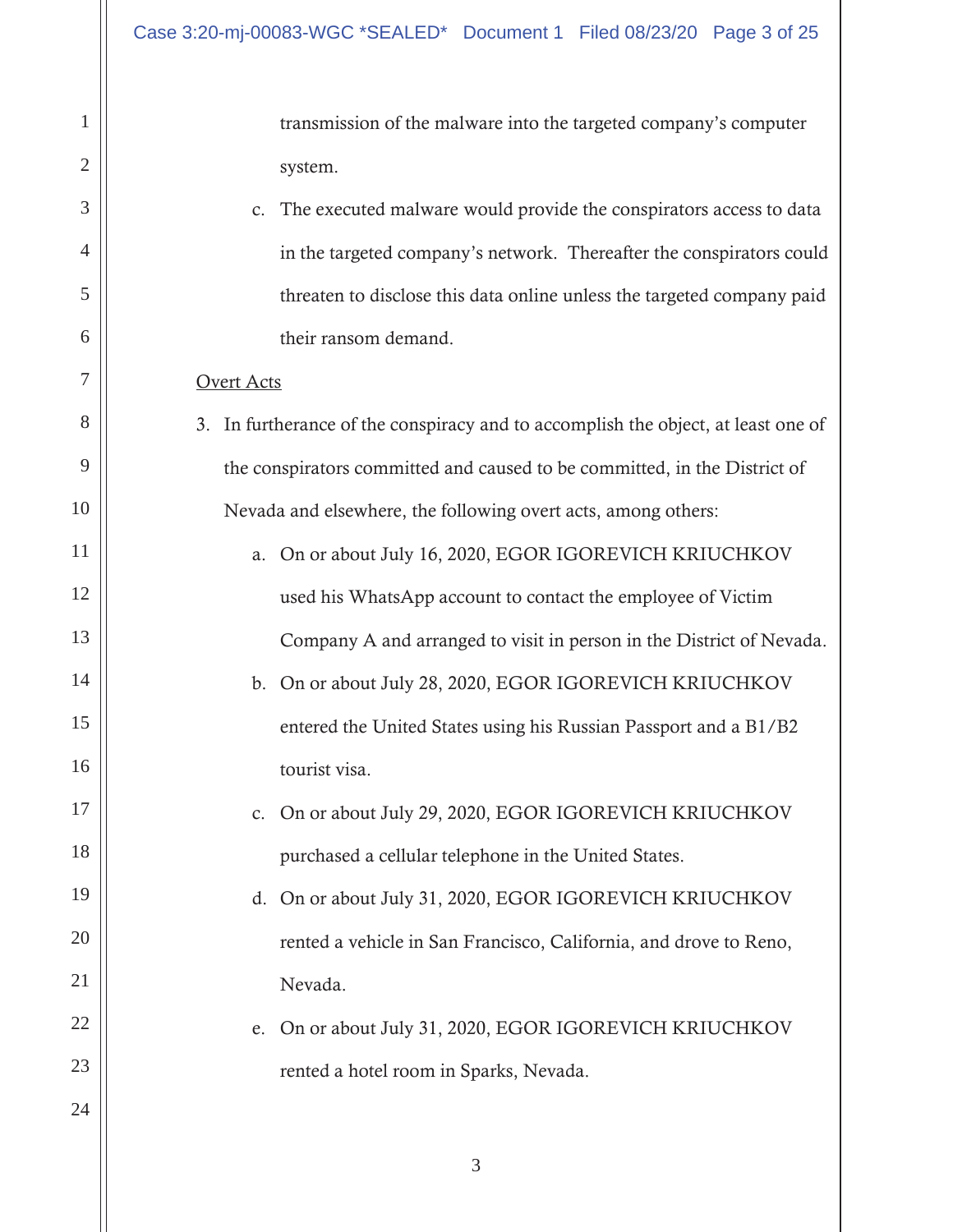| $\mathbf{1}$   | Between on or about August 1, 2020 and on or about August 3, 2020,<br>f.  |  |
|----------------|---------------------------------------------------------------------------|--|
| $\overline{2}$ | EGOR IGOREVICH KRIUCHKOV visited with the employee and                    |  |
| 3              | associates of the employee numerous times, at the employee's              |  |
| $\overline{4}$ | residence, or at public locations.                                        |  |
| 5              | On or about the evening of August 3, 2020, EGOR IGOREVICH<br>g.           |  |
| 6              | KRIUCHKOV meet with the employee in person and invited the                |  |
| 7              | employee to participate in a "special project" with him and his           |  |
| 8              | coconspirators. KRIUCHKOV explained the following:                        |  |
| 9              | The coconspirators would provide the employee with malware<br>$\dot{1}$ . |  |
| 10             | to surreptitiously transmit into Victim Company A's computer              |  |
| 11             | system.                                                                   |  |
| 12             | ii.<br>The coconspirators would engage in a Distributed Denial of         |  |
| 13             | Service Attack to divert attention from the malware.                      |  |
| 14             | The malware would allow the conspirators to extract data<br>iii.          |  |
| 15             | from Victim Company A's network.                                          |  |
| 16             | iv. Once the data was extracted, the conspirators would extort            |  |
| 17             | Victim Company A for a substantial payment.                               |  |
| 18             | Both KRIUCHKOV and the employee would be<br>V.                            |  |
| 19             | compensated.                                                              |  |
| 20             | h. On or about August 7, 2020, EGOR IGOREVICH KRIUCHKOV                   |  |
| 21             | again met with the employee and continued to encourage the                |  |
| 22             | employee's participation in the "special project." KRIUCHKOV              |  |
| 23             | advised the employee that either he or his coconspirators could make      |  |
| 24             |                                                                           |  |
|                |                                                                           |  |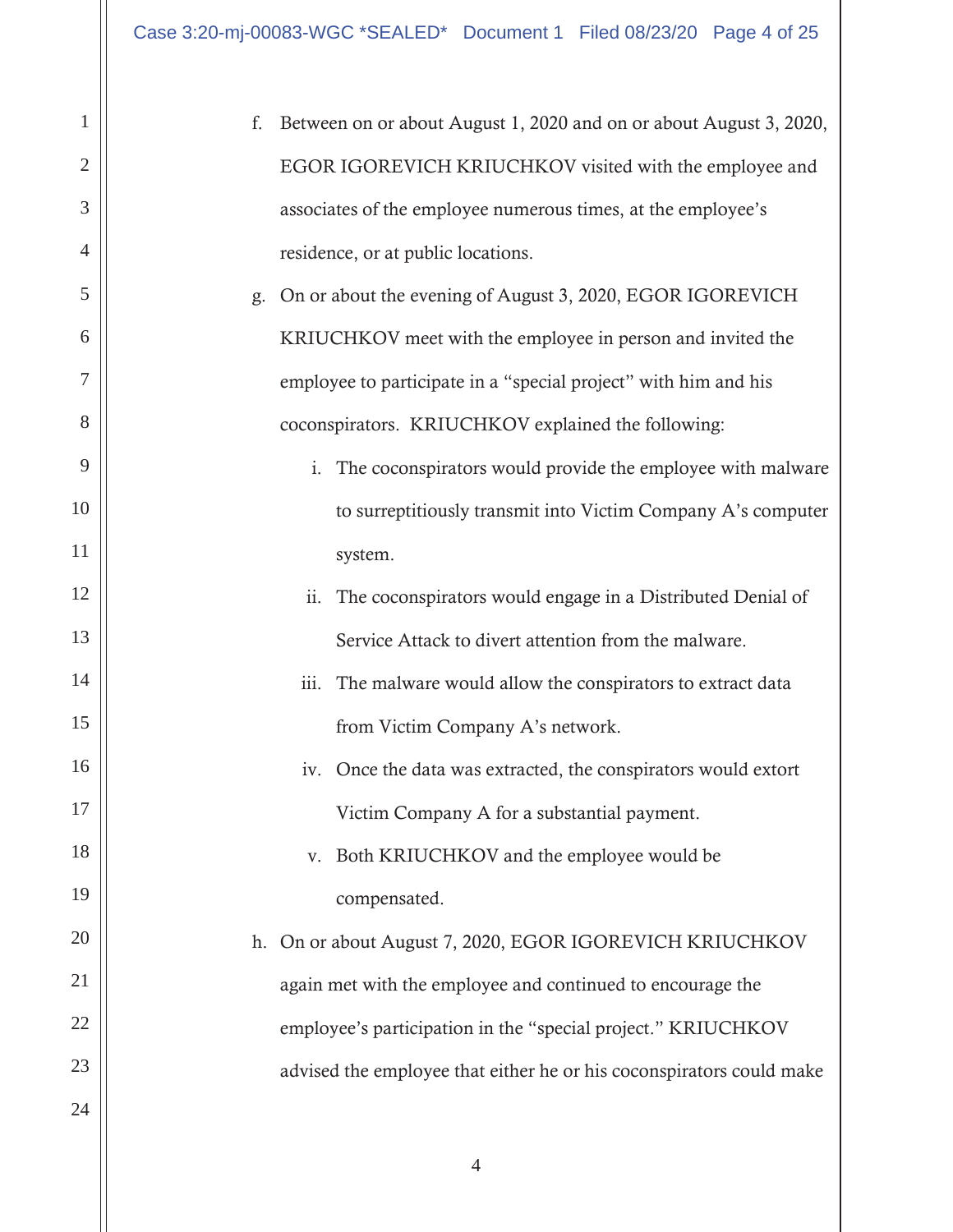1

2

3

4

5

6

7

8

9

10

11

12

13

14

15

16

17

18

19

20

21

22

23

24

a partial payment to the employee up-front and told the employee to think about it until the next meeting.

- i. On or about August 16, 2020, EGOR IGOREVICH KRIUCHKOV used his WhatsApp account to contact the employee to set up another meeting.
- j. On or about August 17, 2020, EGOR IGOREVICH KRIUCHKOV met with the employee, and during this meeting, KRIUCHKOV used his WhatsApp account to telephone an unidentified coconspirator. KRIUCHKOV, the unidentified coconspirator, and the employee discussed the following:
	- i. The unidentified coconspirator discussed various means by which to pay the employee, including payments using cryptocurrency, a guarantor security deposit, or cash.
	- ii. The employee would be expected to transfer malware to Victim Company A's computer system.
	- transmission should remain running for six to eight hours. iii. KRIUCHKOV and the unidentified coconspirator advised the employee that the computer used to receive the malware
- iv. The unidentified coconspirator stated that once the group received access to Victim Company A's data, they would execute a simulated external attack on Victim Company A.
	- k. On or about August 18, 2020, EGOR IGOREVICH KRIUCHKOV met with the employee, and explained that the conspirators agreed to pay the employee \$1,000,000 USD after the malware was transmitted,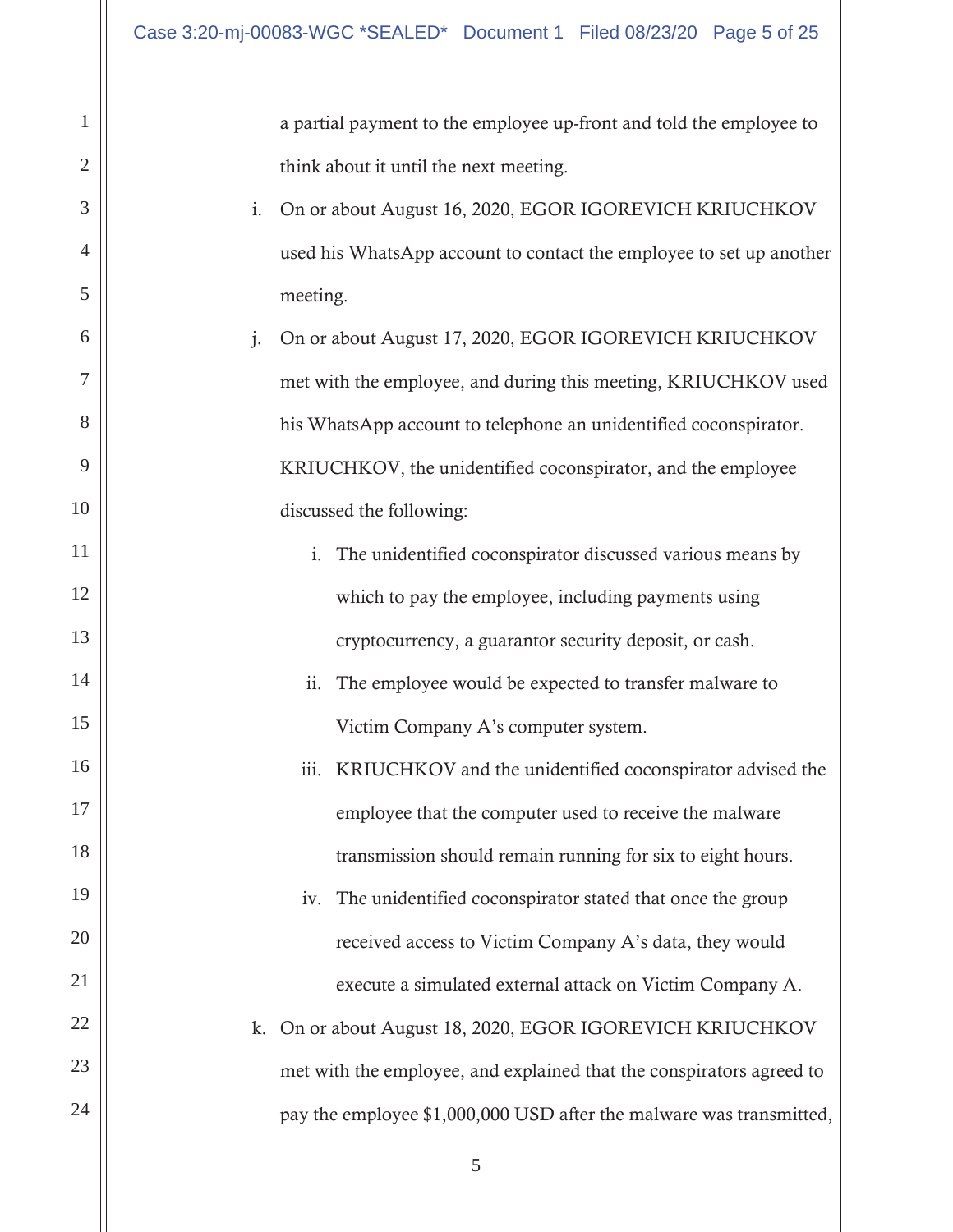1

2

3

4

5

6

7

8

9

10

11

12

13

14

15

16

17

18

19

20

21

22

23

24

but that they had never made an up-front payment and would not do so in this situation.

- l. During the August 18, 2020 meeting, EGOR IGOREVICH KRIUCHKOV stated that his share of the payment had been reduced because the group had agreed to pay the employee \$1,000,000 USD.
- m. KRIUCHKOV also stated that the employee would have to participate in the development of the malware, by providing information about Victim Company A's network to the conspirators.
- n. On or about August 19, 2020, EGOR IGOREVICH KRIUCHKOV met with the employee and assisted the employee to download an application call "Tor Browser" to facilitate anonymous access to the internet. KRIUCHOV advised the employee to set up a bitcoin wallet through Tor Browser.
- o. During this meeting, EGOR IGOREVICH KRIUCHKOV advised the employee that he (KRIUCHKOV) would give his cellular telephone to the employee, so that the employee could communicate directly with coconspirators more knowledgeable about the technical aspects of the "special project."
	- the employee. During this meeting: p. On August 21, 2020, EGOR IGOREVICH KRIUCHKOV met with
		- i. EGOR IGOREVICH KRIUCHKOV provided the employee with a cellular telephone.

# ii. EGOR IGOREVICH KRIUCHKOV instructed the employee to leave the telephone in "airplane" mode until the employee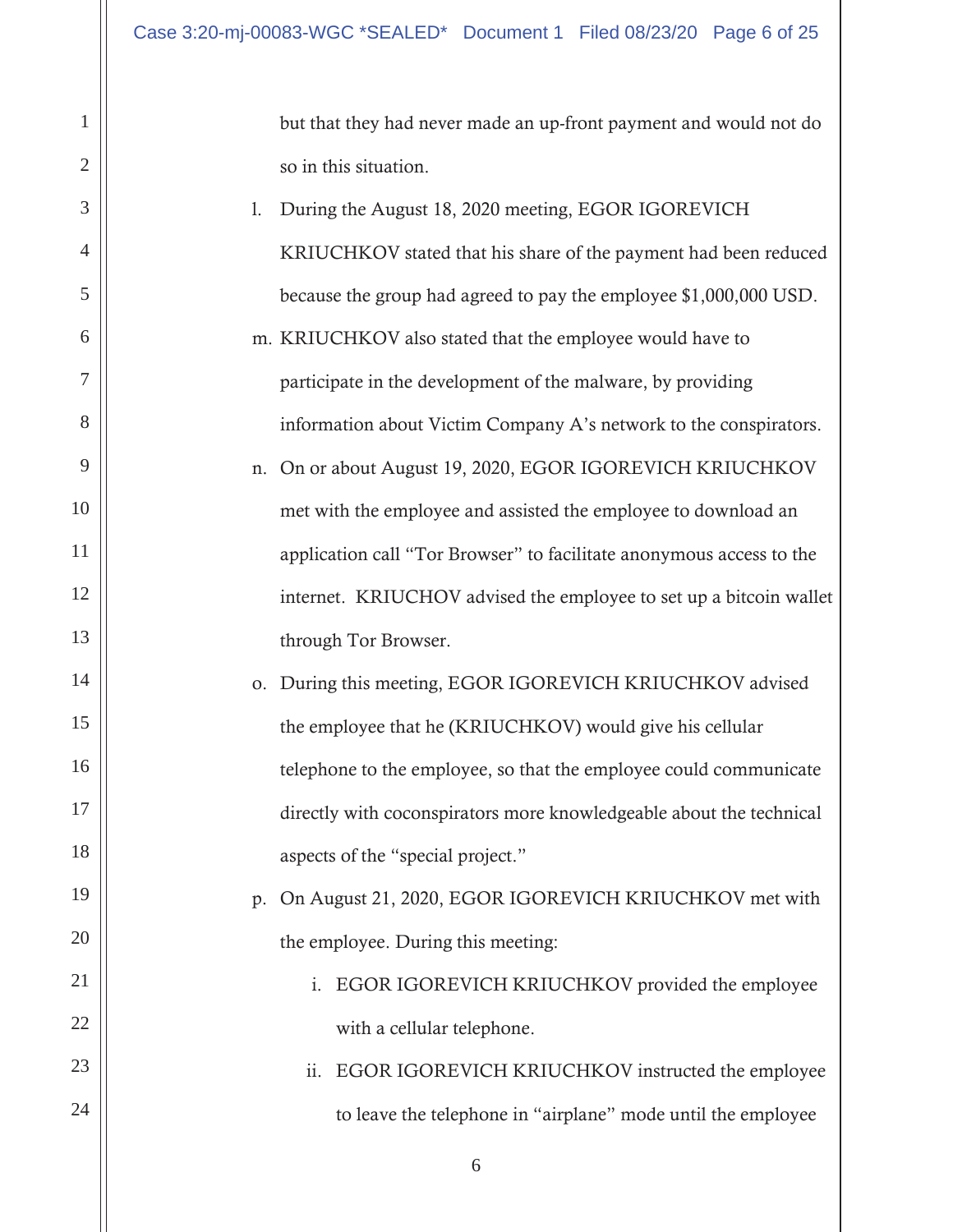received a signal via WhatsApp from a coconspirator referred to as "Kisa."

- iii. EGOR IGOREVICH KRIUCHKOV also instructed the employee how to use the telephone, and EGOR IGOREVICH KRIUCHKOV told the employee he should delete messages after using the communications applications on the telephone.
- employee received the Bitcoin transfer. iv. During the meeting, EGOR IGOREVICH KRIUCHKOV told the employee that the Bitcoin transfer would happen in a few days, and that he should not take any action until the

not going to maintain contact other than through the new phone. 11 12 13 14 15 16 17 18 19 20 21 q. Also during this meeting, EGOR IGOREVICH KRIUCHKOV spoke with a coconspirator using his telephone's speaker phone. EGOR IGOREVICH KRIUCHKOV informed the coconspirator that he left the phone with the employee and that he had told the employee to leave the phone in airplane mode until the money arrives. The coconspirator told the employee that any questions regarding timing of payment to the employee would need to be addressed by another coconspirator. EGOR IGOREVICH KRIUCHKOV said that he was Each in violation of 18 U.S.C. § 371 (1030(a)(5)(A), 1030(c)(4)(B)(i), and

 $1030(c)(4)(A)(i)(I)).$ 

Complainant as a special agent with the Federal Bureau of Investigation states there is probable cause to arrest the above-named defendant as set forth in the attached affidavit.

24

22

23

1

2

3

4

5

6

7

8

9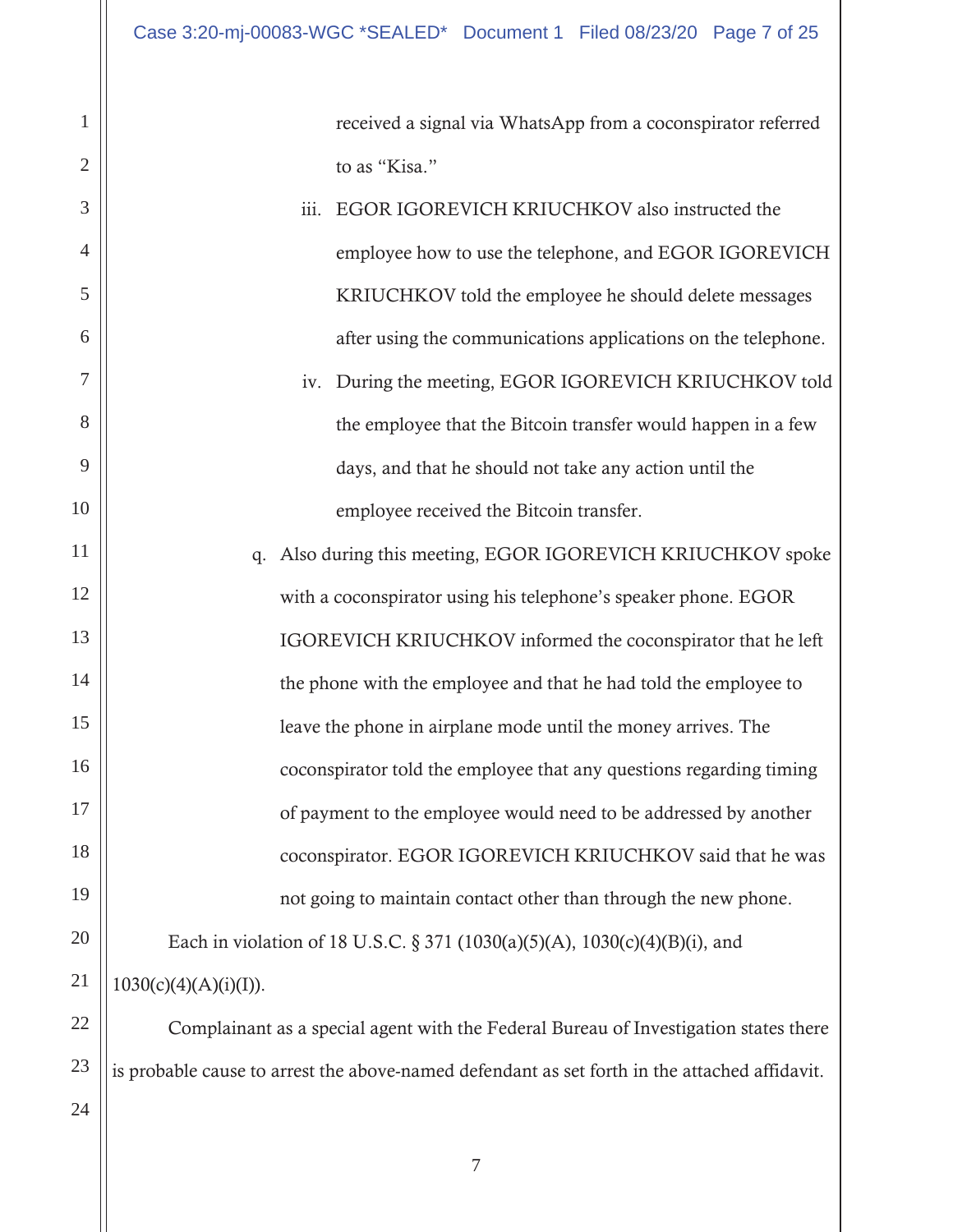### IN THE UNITED STATES DISTRICT COURT

### FOR THE DISTRICT OF NEVADA

UNITED STATES OF AMERICA

v.

Case No. 3:20-mj-83-WGC

EGOR IGOREVICH KRIUCHKOV

**Filed Under Seal** 

### **AFFIDAVIT IN SUPPORT OF ARREST WARRANT AND CRIMINAL COMPLAINT**

1. I, Michael J. Hughes, being first duly sworn, hereby depose and state as follows: I make this affidavit in support of the issuance of an arrest warrant and a Criminal Complaint charging defendant EGOR IGOREVICH KRIUCHKOV with a violation of 18 U.S.C. § 371 – Conspiracy to Intentionally Cause Damage to a Protected Computer (conspiracy to violate 18 U.S.C. §§ 1030(a)(5)(A); 1030(c)(4)(B)(i) and (c)(4)(A)(i)(I)).

2. I am a Special Agent for the Federal Bureau of Investigation ("FBI"), where I have been employed for 14 years. As a Special Agent, in accordance with Title 18, United States Code, Section 2510(7), I am a Federal Law Enforcement Officer of the United States, who is empowered by law to conduct investigations of and make arrests for offenses enumerated in Title 18, as well as author warrants for search and seizure pursuant to Rule 41(a)(2)(C) of the Federal Rules of Criminal Procedure.

3. I am currently assigned to the Reno Resident Agency of the FBI Las Vegas Division, where I have been assigned for three years. Prior to this current assignment, I served as a Special Agent in Las Vegas, Nevada and as a Supervisory Special Agent at FBI Headquarters in Washington, D.C.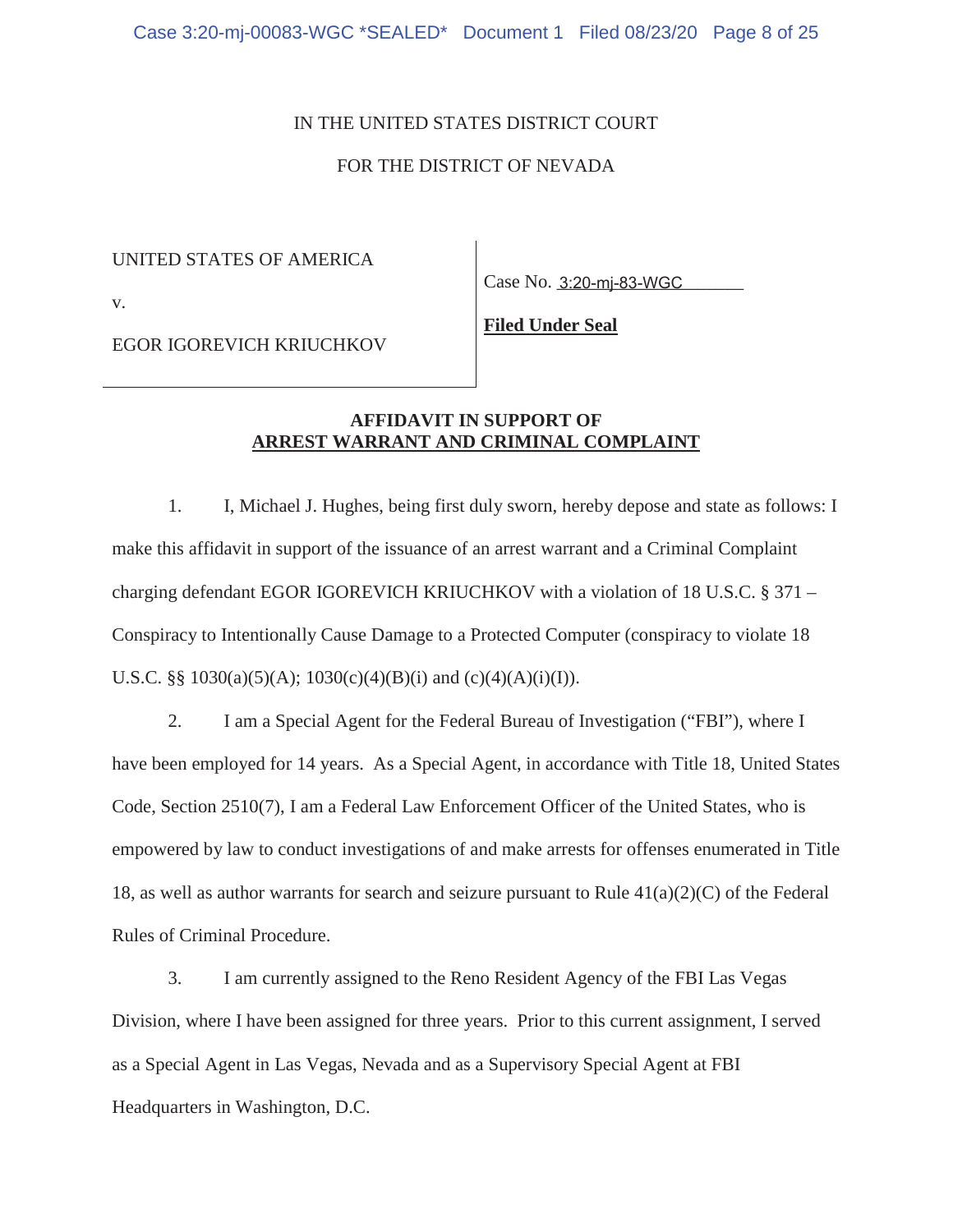### Case 3:20-mj-00083-WGC \*SEALED\* Document 1 Filed 08/23/20 Page 9 of 25

4. I have experience conducting national security and criminal investigations, including counterintelligence, counterterrorism, and cyber matters. I am currently responsible for conducting counterintelligence investigations.

5. During my tenure with the FBI, I have conducted surveillance, analyzed phone records, drafted search warrant applications, monitored Title III wiretaps, interviewed witnesses, recruited confidential sources, supervised activities of sources, utilized and analyzed GPS tracking technology, executed search warrants, and executed arrest warrants. I have also received ongoing on-the-job training from other agents and law enforcement officials.

6. Based upon the above experience, I am familiar with the modus operandi of persons involved in fraud related to unauthorized computer access, the theft of trade secrets, intelligence collection against the United States Government and industry within the United States, and other criminal violations. I am aware persons involved in such criminal activities routinely attempt to conceal their identities and actions, including involving third party actors to aid in their criminality.

7. The facts in this affidavit come from my personal observations, my training and experience, and information obtained from other agents and witnesses. This affidavit is intended to show merely that there is sufficient probable cause for the issuance of an arrest warrant and a criminal complaint and does not set forth all of my knowledge about this matter.

8. Based on my training and experience and the facts as set forth in this affidavit, there is probable cause to believe that EGOR IGOREVICH KRIUCHKOV has committed a violation of 18 U.S.C. § 371 – Conspiracy to Intentionally Cause Damage to a Protected Computer.

 $\sqrt{ }$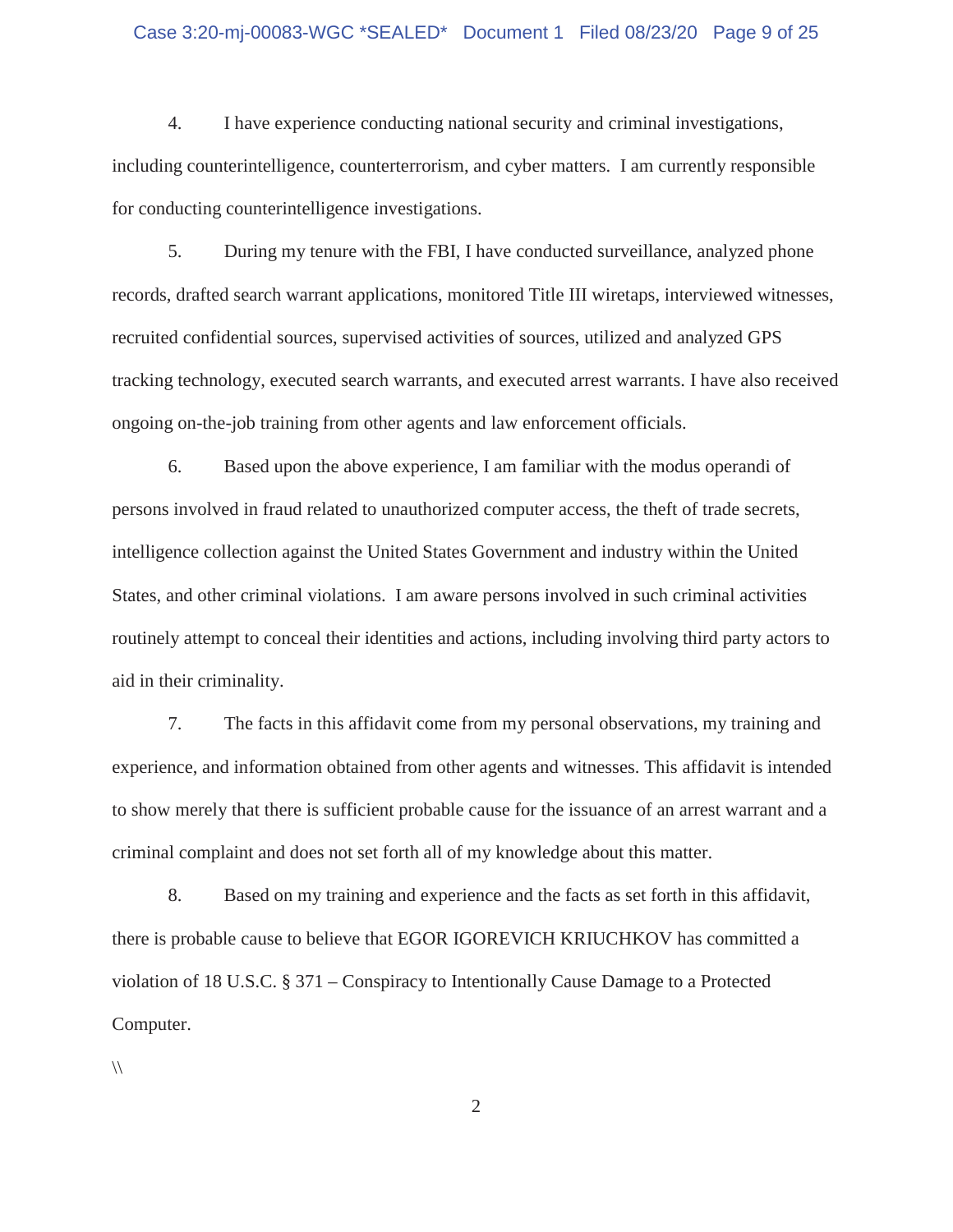### **PROBABLE CAUSE**

9. In August 2020, Victim Company A advised the FBI that a Russian male, identified only as "Egor" had offered to pay a Victim Company A employee  $(CHS1)^1$  US \$500,000 to introduce computer malware<sup>2</sup> into the network of Victim Company A. "Egor" claimed the malware would provide "Egor" and his associates with access to the system. "Egor's" associates would then extract data from the network and threaten to make the information public if the Victim Company A did not agree to pay a ransom.

10. From the subsequent investigation, the FBI identified "Egor" as EGOR IGOREVICH KRIUCHKOV ("KRIUCHKOV"), a Russian national who entered the United States on July 28, 2020. KRIUCHKOV's date of birth was a certain day in 1993 known to your affiant and he was born in Russia. He used Russian Passport number ending in 7322 to enter the United States on a B1/B2 tourist visa, which was issued on October 3, 2019 and is valid for three years, expiring on October 1, 2022.

11. CHS1 advised that on or around July 16, 2020, KRIUCHKOV contacted the CHS1 via WhatsApp, having been provided the number by a mutual acquaintance.<sup>3</sup> CHS1

 KRIUCHKOV's proposed criminal activity to the security office of Victim Company A. CHS1 had no prior <sup>1</sup> Confidential Human Source (CHS1) was recruited by the FBI in August 2020, after CHS1 reported experience reporting to the FBI. FBI and law enforcement database records revealed no derogatory information on CHS1, including no criminal history. Through this investigation much of CHS1's reporting has been verified. The investigation has not revealed any information provided to the FBI by CHS1 which has been proven to be false. CHS1 is cooperating with the FBI because of patriotism to the United States and a perceived obligation to Victim Company A. CHS1 has not asked for and has not been offered any form of payment, including consideration regarding immigration or citizenship.

<sup>&</sup>lt;sup>2</sup> Malware is short for "malicious software" and refers to software programs designed to damage or do other unwanted actions on a computer system.

<sup>&</sup>lt;sup>3</sup> CHS1 allowed the FBI to search his telephone, and during the consent search of CHS1's phone, the FBI retained screen shots of CHS1's WhatsApp communications with KRIUCHKOV. FBI translation of these messages confirmed CHS1's reporting on the matter.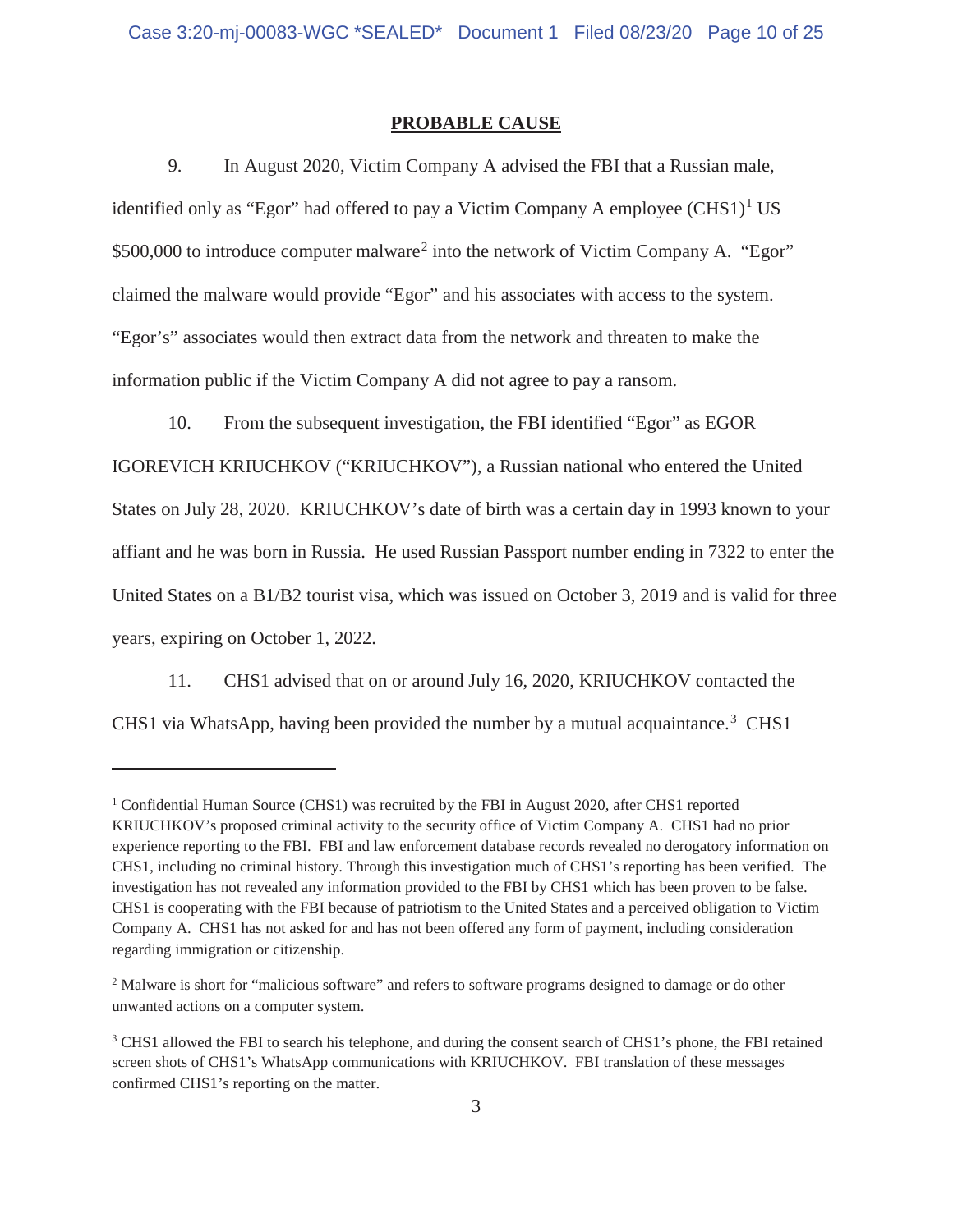reported that he knew KRIUCHKOV from contact the two had in 2016. KRIUCHKOV told CHS1 he was traveling from Russia to the United States and would like to visit with CHS1 during his travels. KRIUCHKOV stated he would be in New York before flying to California, and would be willing to drive from California to Nevada to meet with CHS1. In the WhatsApp text messages, CHS1 invited KRIUCHKOV to visit, but stated the visit had to be before August 7, 2020, due to other commitments.

12. Databases available to law enforcement revealed KRIUCHKOV entered the United States on July 28, 2020, in New York, New York, and on July 30, 2020, flew from New York to San Francisco. Other records show that on July 31, 2020, KRIUCHKOV drove a rented vehicle to Nevada to meet with CHS1. Records also show that KRIUCHKOV rented a room at a hotel just off of I-80 in Sparks, Nevada.

13. KRIUCHKOV advised the CHS1 that he purchased a cellular phone in New York shortly after entering the United States<sup>4</sup>. Agents believe that KRIUCHKOV has been using that cellular phone to contact CHS1.

14. The FBI has confirmed KRIUCHKOV rented a grey Toyota Corolla from Hertz Rent-a-Car at San Francisco International Airport. FBI investigation revealed KRIUCHKOV rented room 228 at the Western Village, 815 Nichols Boulevard, Sparks, Nevada. KRIUCHKOV used [Booking.com](https://Booking.com) to make the reservation for the room. He reserved the room from July 31, 2020 through August 04, 2020. KRIUCHKOV used a Mastercard credit card to pay the bill, which totaled US \$265.00.

<sup>4</sup> AT&T records provided to the FBI confirm the cellular phone was purchased and activated on July 29, 2020, in New York, New York.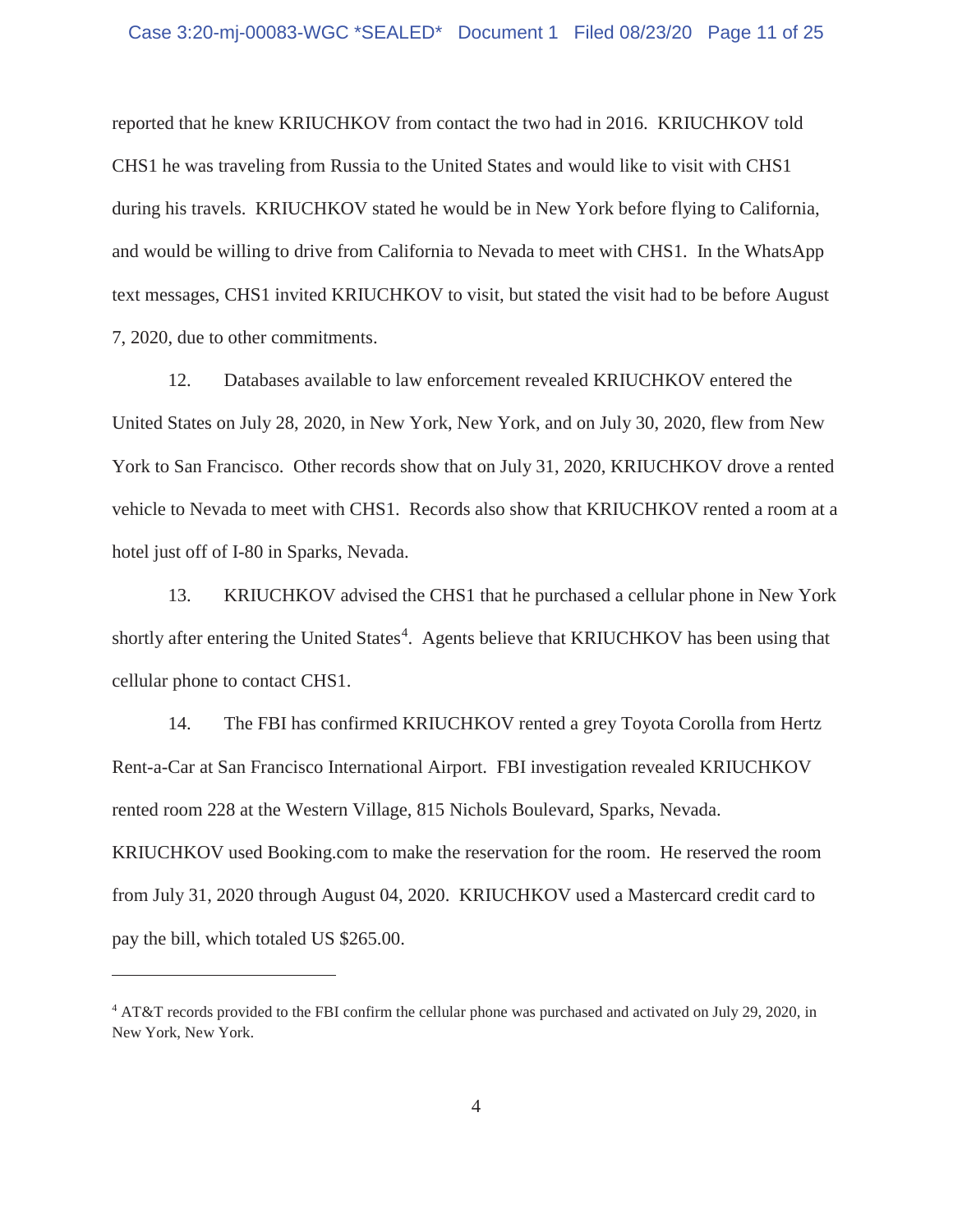### Case 3:20-mj-00083-WGC \*SEALED\* Document 1 Filed 08/23/20 Page 12 of 25

15. FBI agents debriefed CHS1 about his contact with KRIUCHKOV in July and August of 2020. According to CHS1, KRIUCHKOV visited CHS1's residence in Nevada on August 1, 2020, twice on August 2, 2020, and once on August 3, 2020. On August 1, 2020, CHS1, KRIUCHKOV, and two other individuals associated with CHS1 traveled to Emerald Pools, near Nevada City, California. On August 2, 2020, KRIUCHKOV, CHS1, and these other two individuals drove to South Lake Tahoe, California. The group toured the area and had dinner. KRIUCHKOV used his rental car to drive the group during this trip.

16. CHS1 noted to agents that, during these excursions, KRIUCHKOV expressed a desire not to be in any photos. For instance, CHS1 reported that, while they were at Lake Tahoe, there was a beautiful sunset, and KRIUCHKOV was resistant to posing with the group. KRIUCHKOV stated he would just remember the beauty of the sunset and did not need a photograph. Eventually, KRIUCHKOV reluctantly agreed to pose with the group. CHS1 also reported CHS1 could not remember KRIUCHKOV using his own phone to take any pictures. Through my training and experience, I know that individuals involved in criminal activity often take efforts not to leave evidence about their locations, including avoiding surveillance cameras and not taking photographs.

 he had gambled at the hotel and had won some money. KRIUCHKOV stated he wanted to use extravagantly on individuals they are attempting to recruit and/or co-opt for participation in 17. CHS1 also noted to agents that KRIUCHKOV paid for all the group's activities during the trips to Emerald Pools and Lake Tahoe. CHS1 reported that KRIUCHKOV claimed that money to pay for the expenses incurred by his hosts. Through my training and experience I know individuals involved in intelligence collection and/or criminal activity often spend criminal activity.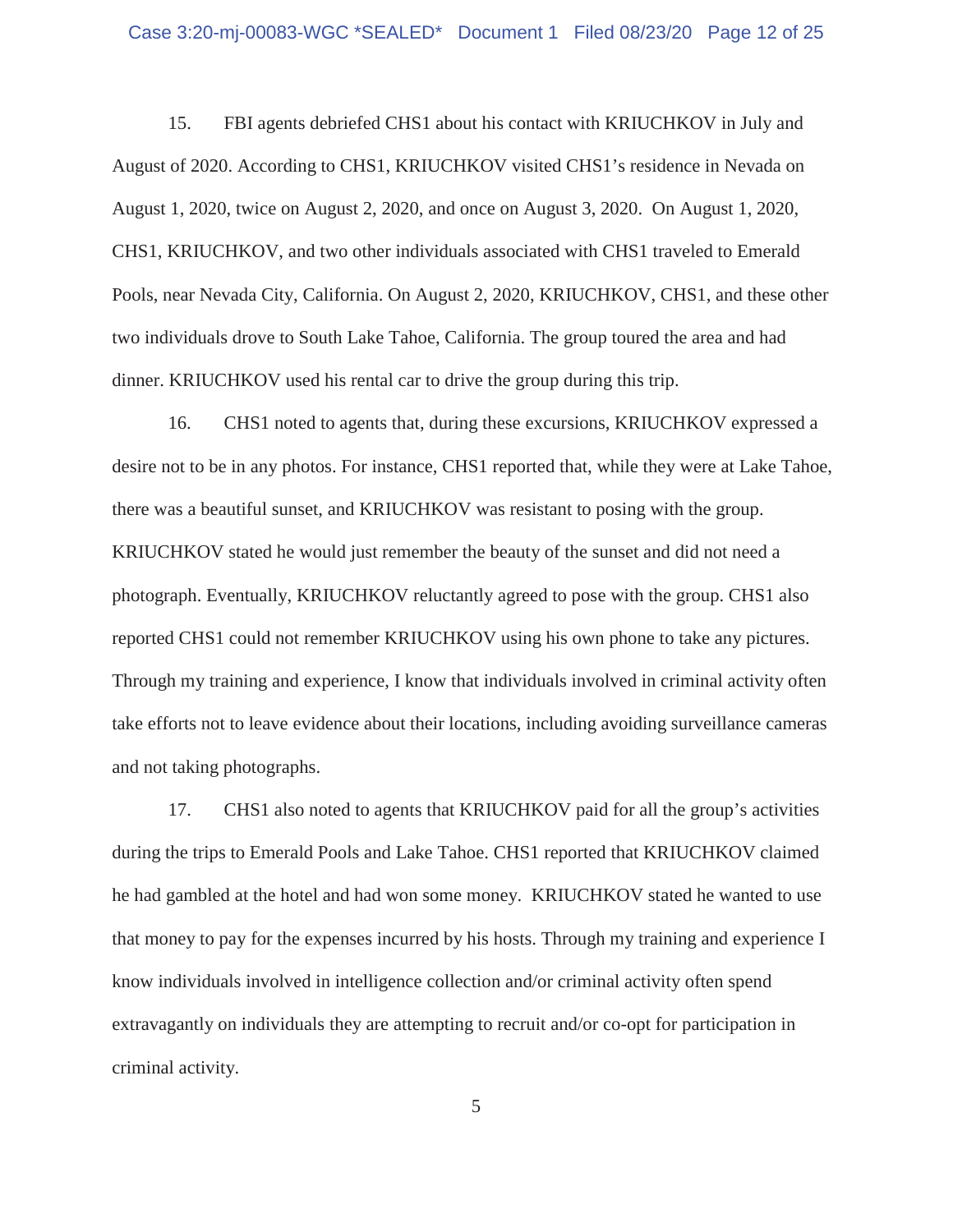18. CHS1 reported that, after the group returned from Lake Tahoe, and as KRIUCHKOV was preparing to return to the hotel for the night, he asked to meet with CHS1 the following day, August 3, 2020. KRIUCHKOV stated he wanted to meet with CHS1 alone, so they could discuss "business."

19. CHS1 reported to agents that, on August 3, 2020, KRIUCHKOV used WhatsApp to arrange a meeting with CHS1, and the two met that evening. KRIUCHKOV picked up CHS1, and he drove the pair to a restaurant in the Reno, Nevada area. After eating, the pair went to a nearby bar. They drank heavily until last call. CHS1 insisted on paying at the restaurant as KRIUCHKOV had paid for all the other expenses. KRIUCHKOV paid at the bar.

20. CHS1 reported to agents that, at the bar, CHS1 observed KRIUCHKOV take his cellular phone and place it on top of CHS1's cellular phone before placing the stacked phones arm's length away from the pair. At that point, KRIUCHKOV stated his true reason for traveling to the United States was to visit CHS1. KRIUCHKOV stated he worked for a "group" that works on "special projects." KRIUCHKOV went on to explain that the "group" pays employees of target companies to introduce malware into the target company's computer system. KRIUCHKOV said the "group" has performed these "special projects" successfully on multiple occasions, and identified some of the targeted companies.

21. KRIUCHKOV described the "special projects" as introducing malware into the computer network of Victim Company A. He explained the malware attacks the systems in two ways. Firstly, the malware appears to be an external DDoS attack<sup>5</sup>. This attack occupies the company's computer security staff and conceals the second attack. The second attack exfiltrates

<sup>&</sup>lt;sup>5</sup> A DDoS (Distributed Denial of Service) attack occurs when multiple systems flood the bandwidth or resources of a targeted computer system, oftentimes causing the system to shut down or "crash."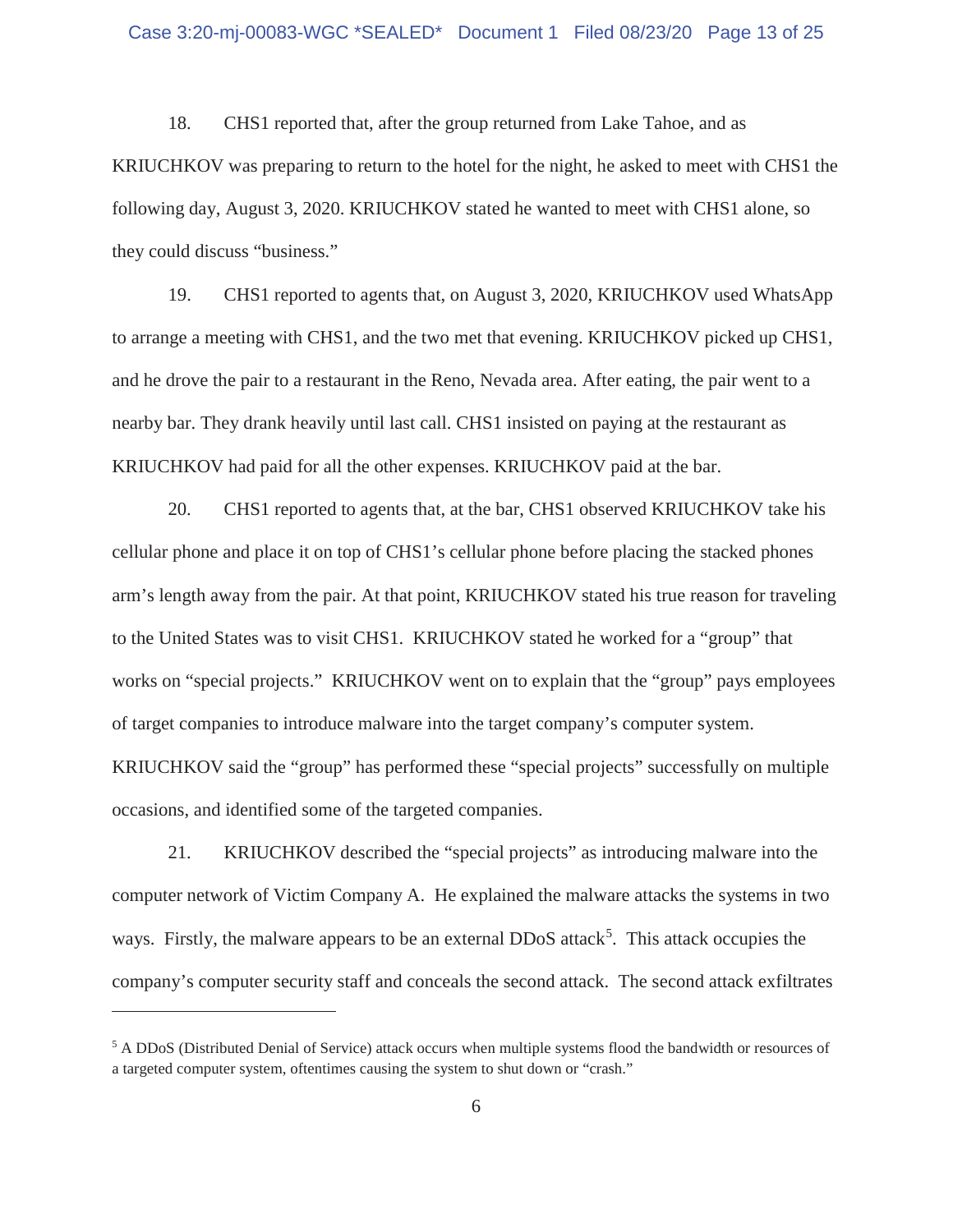data from the computer network and into the possession of the "group." The "group" later contacts the company and threatens to make the data public if the company does not pay a large ransom.

22. KRIUCHKOV told CHS1 the "group" would pay CHS1 US \$500,000 to introduce the malware to his employer's computer network. KRIUCHKOV said the payment could be delivered as cash or as Bitcoin<sup>6</sup>. Observing that CHS1 was hesitant to be involved, KRIUCHKOV offered to entice CHS1 with an unspecified additional payment coming from KRIUCHKOV's payment from the "group." If CHS1 agreed to this arrangement, the "group" would provide the malware to CHS1 in either a thumb drive to be inserted into a computer's USB drive or an email with an attachment containing malware. CHS1 would choose the delivery method.

23. KRIUCHKOV told CHS1 to consider the proposal over the next several days. KRIUCHKOV stated he was traveling to the Los Angeles, California area the following day, (August 4, 2020). KRIUCHKOV admonished CHS1 to not tell anyone about the proposal.

24. At approximately 3:00 am on August 7, 2020, CHS1 received a WhatsApp text message from KRIUCHKOV<sup>7</sup>, requesting to meet after CHS1 finished work. KRIUCHKOV instructed CHS1 to not tell anyone about the meeting. When CHS1 attempted to make excuses to delay or postpone the meeting, KRIUCHKOV insisted on a short meeting and stated he had

transfer and perceived protection from law enforcement scrutiny. 6 Bitcoin is a type of digital currency which can be transferred from one digital wallet to another. Each transaction is recorded in a public list called a block chain. The use of Bitcoin is popular in illicit activities due to ease of

<sup>&</sup>lt;sup>7</sup> The details of these WhatsApp text messages were provided to the FBI during a debriefing of CHS1. Additionally, CHS1 authorized the interviewing Special Agents to take photographs of CHS1's phone containing the WhatsApp messages. These WhatsApp messages were translated by the FBI and were consistent with the reporting provided by CHS1.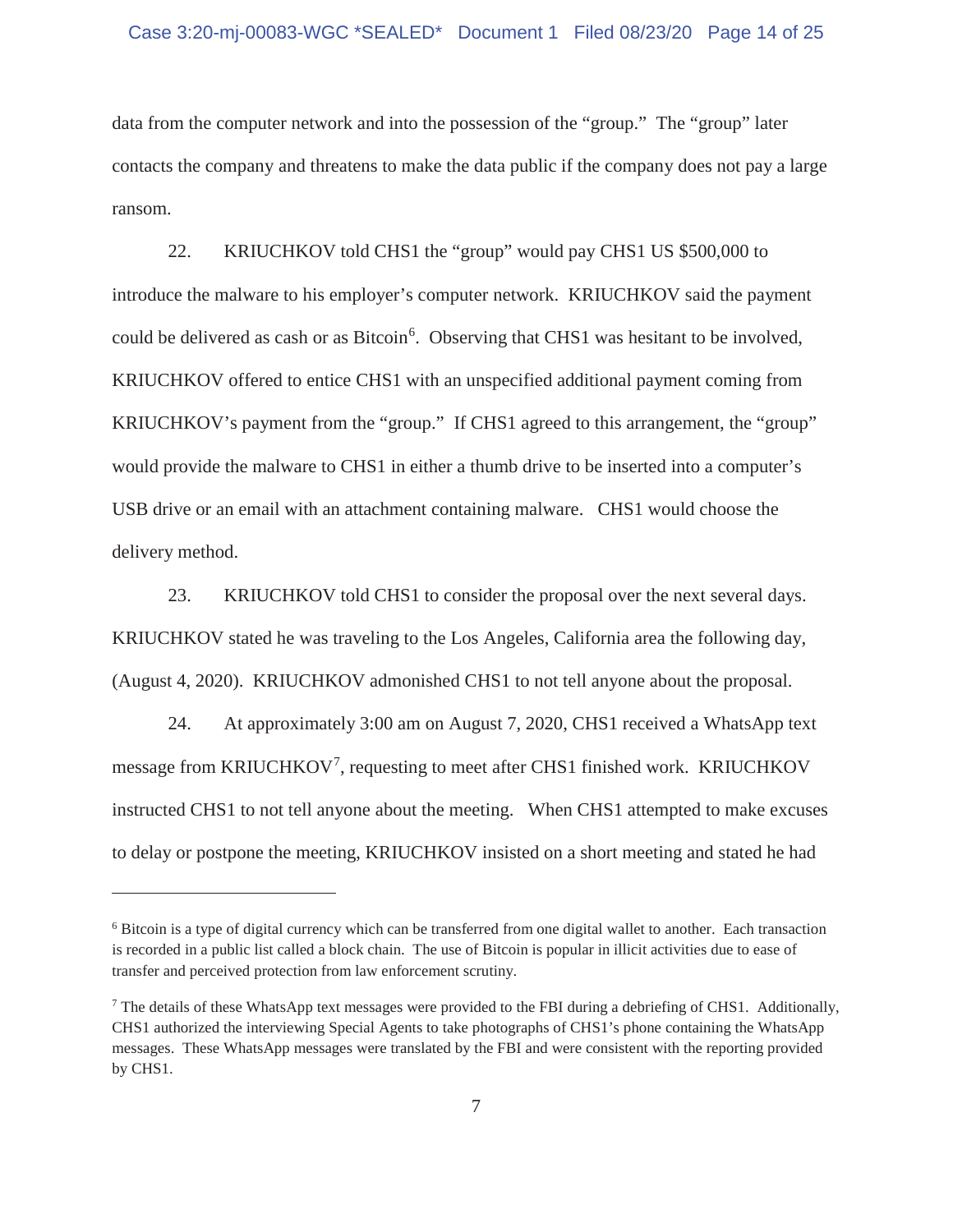### Case 3:20-mj-00083-WGC \*SEALED\* Document 1 Filed 08/23/20 Page 15 of 25

not driven for 12 hours to not meet with CHS1. CHS1 relented and sent a text message of an address and proposed to meet at 5:00 pm.

25. The FBI conducted physical surveillance of this meeting and observed KRIUCHKOV meet with CHS1. KRIUCHKOV arrived in a rental vehicle, different from the rented vehicle he had been driving when he previously met with CHS1. The meeting occurred inside KRIUCHKOV's vehicle in the parking lot of a gas station in Reno, Nevada, and was witnessed by several FBI Special Agents. The Special Agents were able to positively identify KRIUCHKOV and CHS1.

 malware could not be traced back to CHS1. In fact, KRIUCHKOV claimed the group could 26. During this meeting, which the FBI had consensually recorded, KRIUCHKOV reiterated some of the details of the criminal activity previously proposed to CHS1.<sup>8</sup> KRIUCHKOV described the malware attack as he did before, adding that the first part of the attack (DDoS attack) would be successful for the "group" but the Victim Company's security officers would think the attack had failed. KRIUCHKOV again listed prior companies the "group" had targeted. KRIUCHKOV stated each of these targeted companies had a person working at those companies who installed malware on behalf of the "group." To ease CHS1's concerns about getting caught, KRIUCHKOV claimed the oldest "project" the "group" had worked on took place three and a half years ago and the "group's" co-optee still worked for the company. KRIUCHKOV also told CHS1 the "group" had technical staff who would ensure the

<sup>&</sup>lt;sup>8</sup> All of the audio-recorded conversations between KRIUCHKOV and CHS1, as well as audio conversations with other coconspirators, took place in Russian. As reported throughout this affidavit, the contents of these conversations are based on summary translations, not transcriptions, of these conversations performed by an FBI translator and the translations are subject to revision.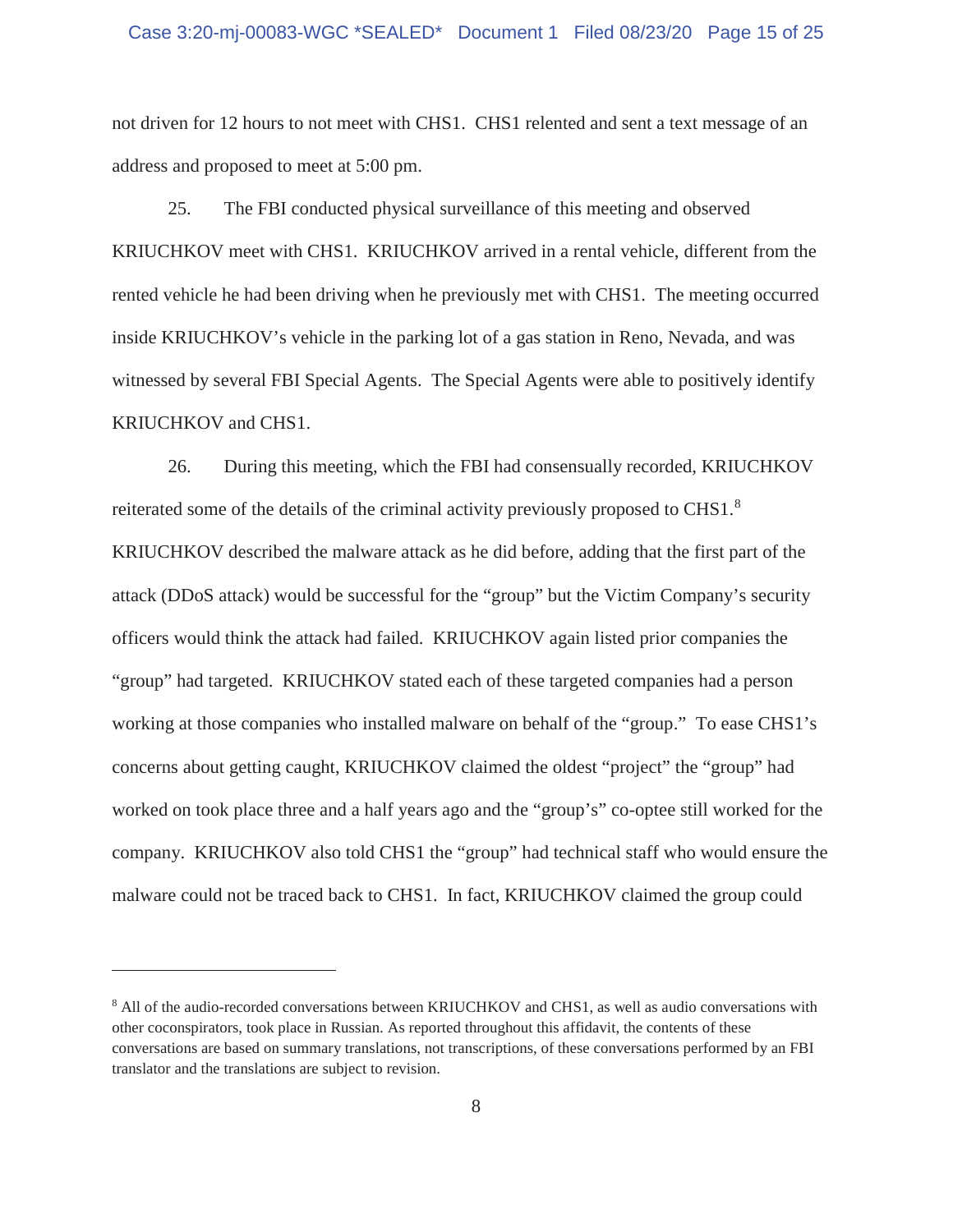### Case 3:20-mj-00083-WGC \*SEALED\* Document 1 Filed 08/23/20 Page 16 of 25

attribute the attack to another person at Victim Company A, should there be "someone in mind CHS1 wants to teach a lesson."

27. During the meeting, CHS1 expressed how concerned and stressed CHS1 had been over the request. CHS1 stated if CHS1 were to agree to install the malware, CHS1 would need more money. KRIUCHKOV asked how much, and CHS1 responded US \$1,000,000. KRIUCHKOV was sympathetic to the request and said he understood, but would have to contact the "group" before agreeing to this request.<sup>9</sup> KRIUCHKOV confided that the "group" was paying KRIUCHKOV US \$500,000 for his participation in getting CHS1 to install the malware, and he was willing to give a significant portion of the payment (US \$300,000 to US \$450,000) to CHS1 to entice his [involvement.](https://involvement.10)<sup>10</sup>

28. CHS1 said CHS1 would need money upfront to ensure KRIUCHKOV would not have him install the software and then not pay him. Again, KRIUCHKOV asked how much, and CHS1 responded US \$50,000. KRIUCHKOV said this was an acceptable amount and a reasonable request but he would have to work on this because he only had US \$10,000 with him due to U.S. Customs restrictions on the amount of money he could bring into the country. KRIUCHKOV also questioned what would prevent CHS1 from taking the up-front money and then not following through on installing the malware. CHS1 stated CHS1 was sure

 He specifically mentioned a need to convince one of these individuals of CHS1's willingness to participate in the 9 During this discussion KRIUCHKOV referred to what appear to be two other individuals, instead of the "group." criminal activity, when discussing getting approvals for additional payment.

 $10$  In the consensually recorded conversation, while they were discussing payment for CHS1's participation, KRIUCHKOV stated he would be splitting US \$1,000,000 with CHS1 (i.e.: US \$500,000 each). KRIUCHKOV then stated it would be sufficient for him to make US \$200,000 on the deal. Later in the conversation, KRIUCHKOV stated he would not care if he ended up making US \$50,000 to US \$100,000 because that would be good enough for him.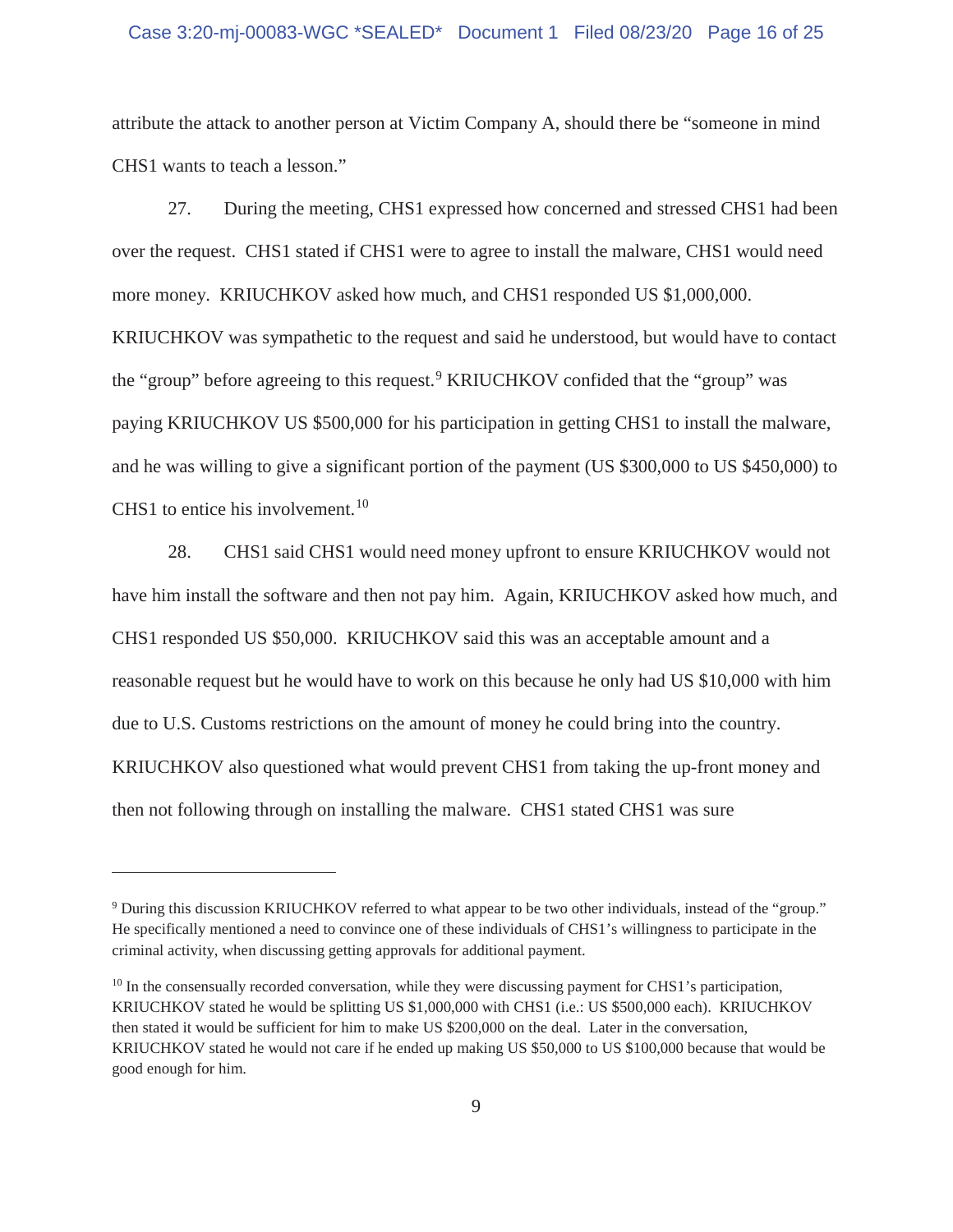### Case 3:20-mj-00083-WGC \*SEALED\* Document 1 Filed 08/23/20 Page 17 of 25

KRIUCHKOV or the "group" would figure a way to apply leverage against CHS1 to ensure CHS1 held up his end of the arrangement. CHS1 and KRIUCHKOV discussed the timing of the next meeting, and KRIUCHKOV said he would return to Reno on or around August 17, 2020.

29. According to CHS1, on August 16, 2020, KRIUCHKOV contacted CHS1 via WhatsApp text message to inform CHS1 that he was back in Reno. CHS1 told KRIUCHKOV, CHS1 was not available to meet on August 16, 2020, and arranged to meet with KRIUCHKOV after work on August 17, 2020.

30. On August 17, 2020, KRIUCHKOV met with CHS1 at a Reno, Nevada restaurant. The meeting was consensually recorded. KRIUCHKOV stated he has personally been involved in two "projects" with the group. KRIUCHKOV said that victim companies usually negotiate with the group to pay less ransom money than the group initially requests, for example on company was ransomed at US \$6 million and ultimately paid US \$4 million. He said only one company paid the full initial ransom. KRIUCHKOV stated the group has never provided an advance payment to co-optees and was not comfortable giving money upfront to CHS1. KRIUCHKOV said that the group had previously used a program called "Exploit" for an on-line escrow arrangement.

31. During this same meeting, KRIUCHKOV said he would be leaving his cellular phone with CHS1 when KRIUCHKOV left the United States so CHS1 could discuss the details with the group. KRIUCHKOV said the phone and the SIM card were purchased with cash. KRIUCHKOV also referred to the phone as "clean."

32. During the meeting, KRIUCHKOV telephoned a member of the group, First Name Unknown/Last Name Unknown (henceforth: LNU), who agents believe was located overseas. Prior to making the call, KRIUCHKOV asked CHS1 not to mention the fact that he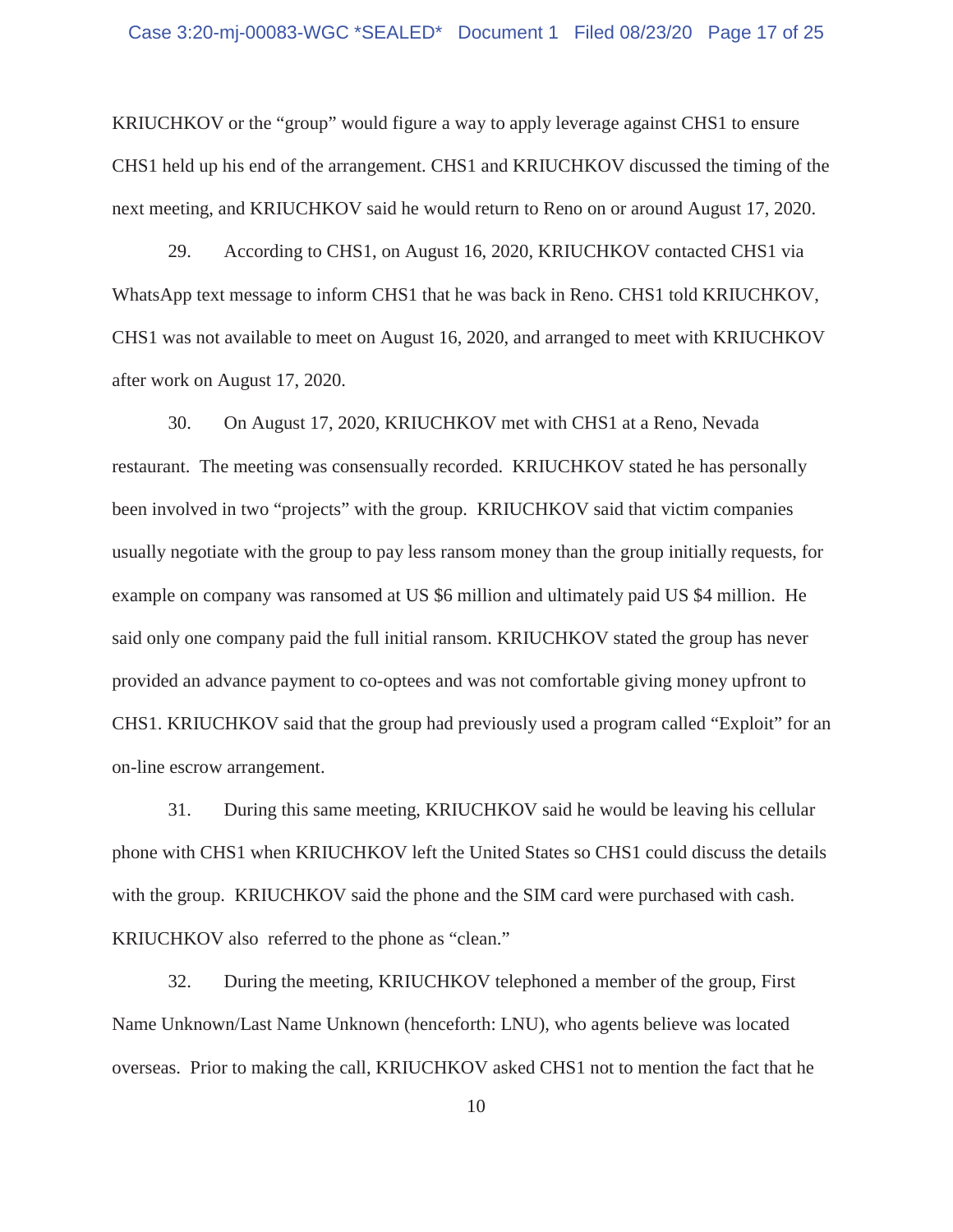### Case 3:20-mj-00083-WGC \*SEALED\* Document 1 Filed 08/23/20 Page 18 of 25

had told CHS1 of other companies the group had victimized. CHS1 reported that KRIUCHKOV made this call by using a hot spot created on a different cellular phone. KRIUCHKOV then wirelessly tethered a third cellular phone to the hotspot. KRIUCHKOV then placed a WhatsApp call to LNU.

33. During the call, KRIUCHKOV and LNU suggested placing the money to be paid to CHS1 in what appeared to be a kind of online escrow account. LNU explained that the funds would be deposited into a website in advance. KRIUCHKOV asked LNU whether they will be able to assist CHS1 with receiving cash and whether they can use "drops" (i.e., intermediaries) for that. LNU admitted that he could not make such decisions himself. LNU also noted that his team had never paid anyone in advance, although it would not be an issue to transfer the money into the escrow account. LNU told CHS1 that CHS1 would receive the money regardless. LNU told CHS1 that they would tell CHS1 afterwards how CHS1 can withdraw the funds.

34. During the conversation, CHS1 expressed concerns about not being able to trust anyone, and CHS1 wondered whether LNU could transfer US \$50,000 into KRIUCHKOV's Bitcoin account, and whether KRIUCHKOV could then cash out the funds. LNU expressed that LNU did not want CHS1 to have any doubts in them, and that he would thus transfer Bitcoins into a real account, and KRIUCHKOV would then cash out the funds. However, LNU also noted that they would give CHS1 the money only after CHS1 completed the job. LNU said that KRIUCHKOV would have the money, and that they should be able to do it by the next evening.

35. At one point in the conversation, CHS1 asked for a description of what CHS1 would have to do in order to complete the task. LNU told CHS1 that CHS1 would need to download all the files. LNU said, after that, they would need to wait for five days. In response to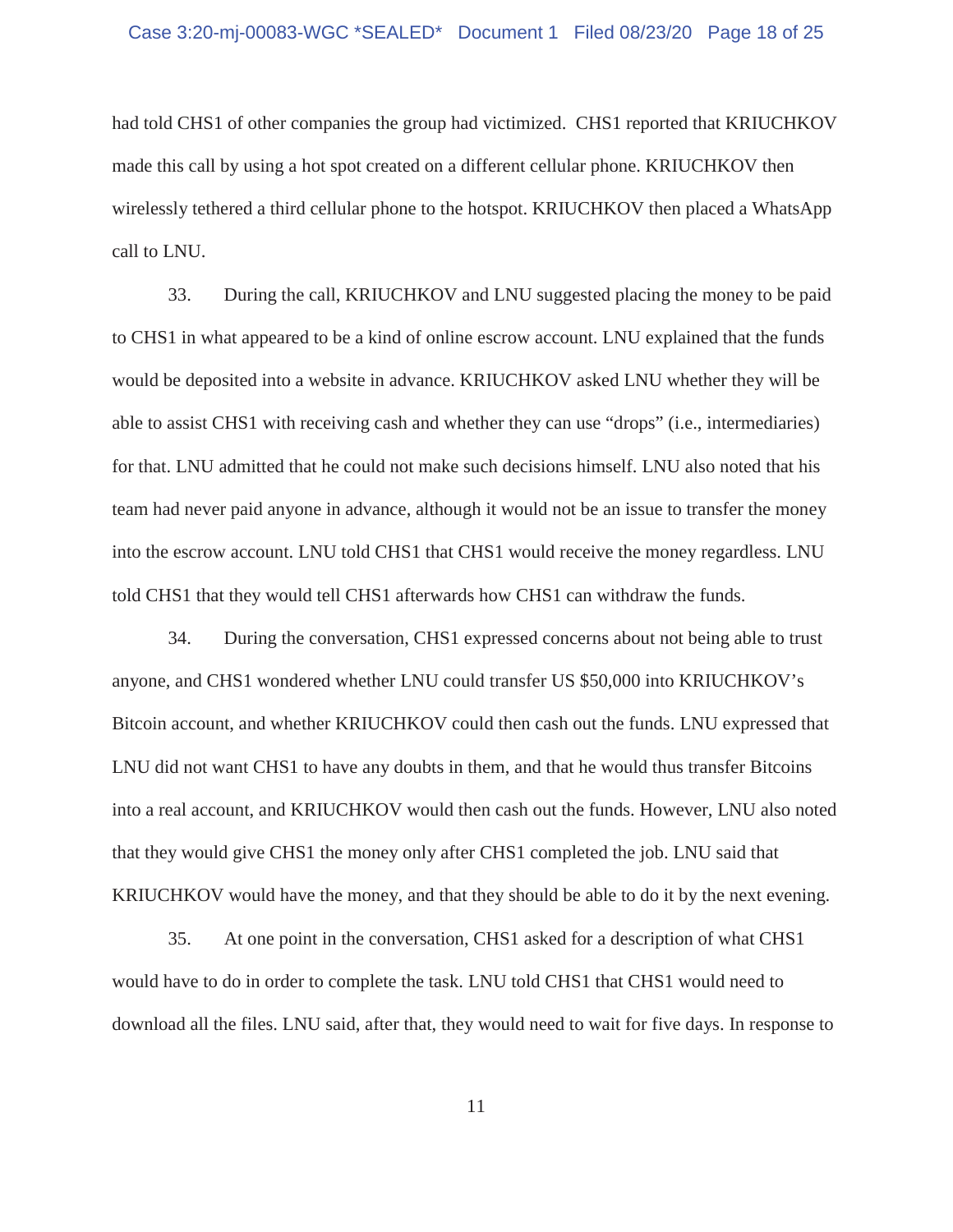downloading everything, LNU replied that one work shift, six or eight hours, should be enough. KRIUCHKOV asking how many hours the computer should be working once CHS1 finished

36. CHS1 reported to agents that KRIUCHKOV stated the group had never paid a cooptee as much as they have offered to pay CHS1 (note: US \$1 million). CHS1 stated KRIUCHKOV and LNU were not the boss, and that the boss was expected to get US \$2 million from this project. CHS1 stated KRIUCHKOV also mentioned another member of the group (not by name) who is a hacker and a high level employee of a government bank in Russia. CHS1 said this group member specializes in encryption and works to ensure the malware cannot be traced back to CHS1 after CHS1 installs it in the network. KRIUCHKOV said the group would be expecting to get US \$4 million dollars from Victim Company A. CHS1 reported that KRIUCHKOV said the group had to pay US \$250,000 for the malware, which would be written specifically for targeting Victim Company A's computer network. CHS1 reported KRIUCHKOV said after CHS1 and the group come to an agreement it would take ten to twelve days for the group to prepare the malware because it would be designed for Victim Company A's network. CHS1 said the group would also require CHS1's input about Victim Company A's network for the malware development. CHS1 said KRIUCHKOV claimed companies pay because it is easier for the companies to pay the ransom than to fight the group.

37. KRIUCHKOV explained that the "guys" in the group would explain everything to the CHS1 later. KRIUCHKOV admitted he didn't understand the technical part very well.

38. On the evening of August 18, 2020, CHS1 met with KRIUCHKOV. This meeting was consensually monitored and the FBI conducted physical surveillance. KRIUCHKOV claimed to have spoken to the group all night. KRIUCHKOV said the group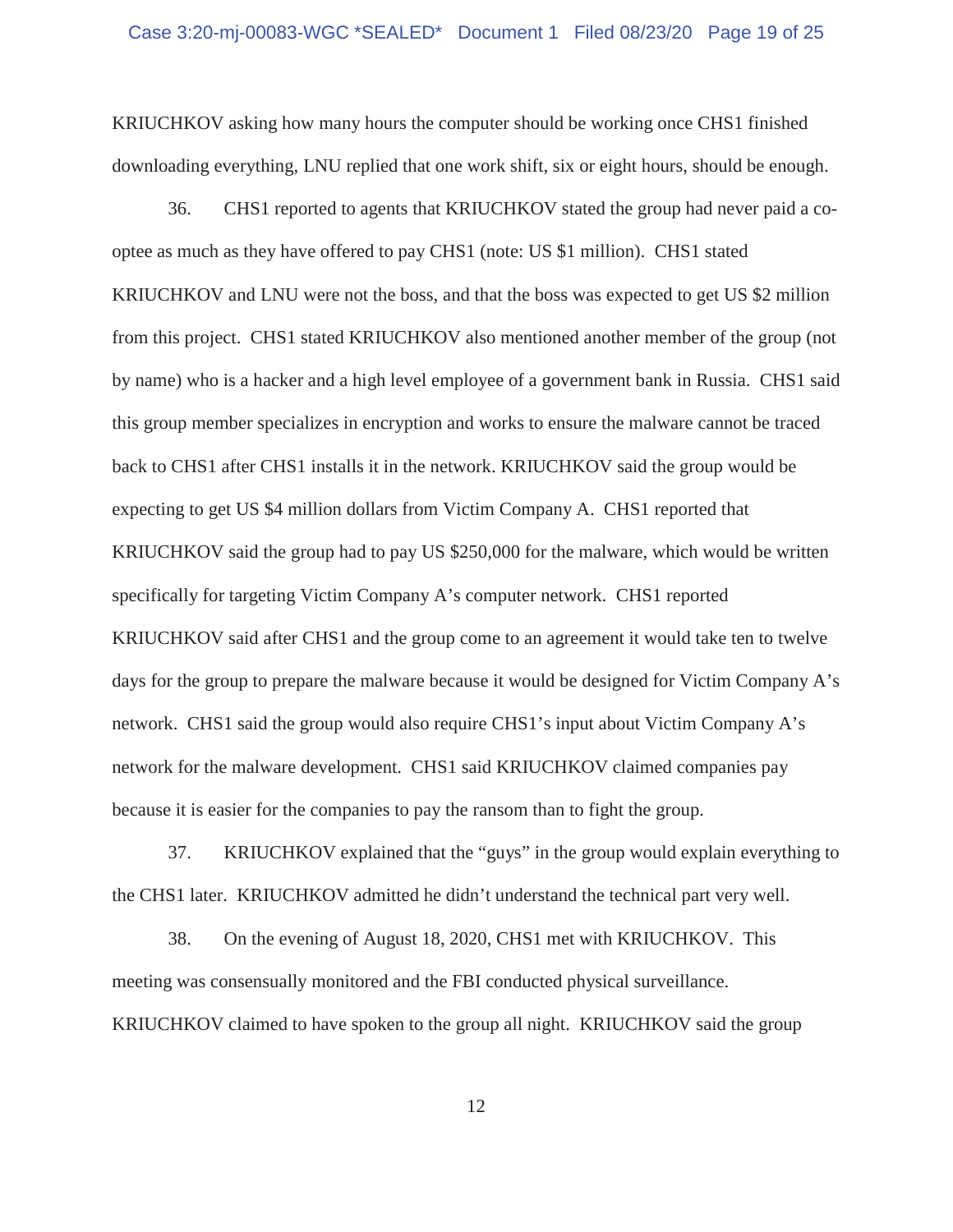communicates through a TOR browser<sup>11</sup> chat system called Jabber<sup>12</sup>. KRIUCHKOV mentioned the names of two members of the group.

39. KRIUCHKOV said the group was insistent they never pay co-optees beforehand and would not in this situation. KRIUCHKOV offered to record a video with CHS1 during which KRIUCHKOV would document his agreement to pay CHS1 US \$1 million for his part in installing malware on the Victim Company A's network. KRIUCHKOV presented this solution as a contract to pay CHS1 in lieu of an advanced down payment. KRIUCHKOV said that since the group agreed to pay CHS1 US \$1 million for his/her participation, KRIUCHKOV's payment was cut to US \$250,000.

40. KRIUCHKOV said CHS1 will need to participate in the development of the malware. Specifically, CHS1 will be required to provide information about network authorizations and network procedures.

 also said the Victim Company A project was not the only project the group was working on at 41. KRIUCHKOV talked about a "project" in which the group targeted another company. This project did not work out because of a failure of the co-optee. KRIUCHKOV the time, and the group was therefore willing to drop the Victim Company A project if they could not come to an agreement with CHS1.

<sup>&</sup>lt;sup>11</sup> A TOR browser allows users to go on the World Wide Web anonymously and serves as an access point to the dark web.

 $12$  Jabber is a mobile device communication application for texting, voice and video calling, voice messaging, and desktop sharing which utilizes encryption.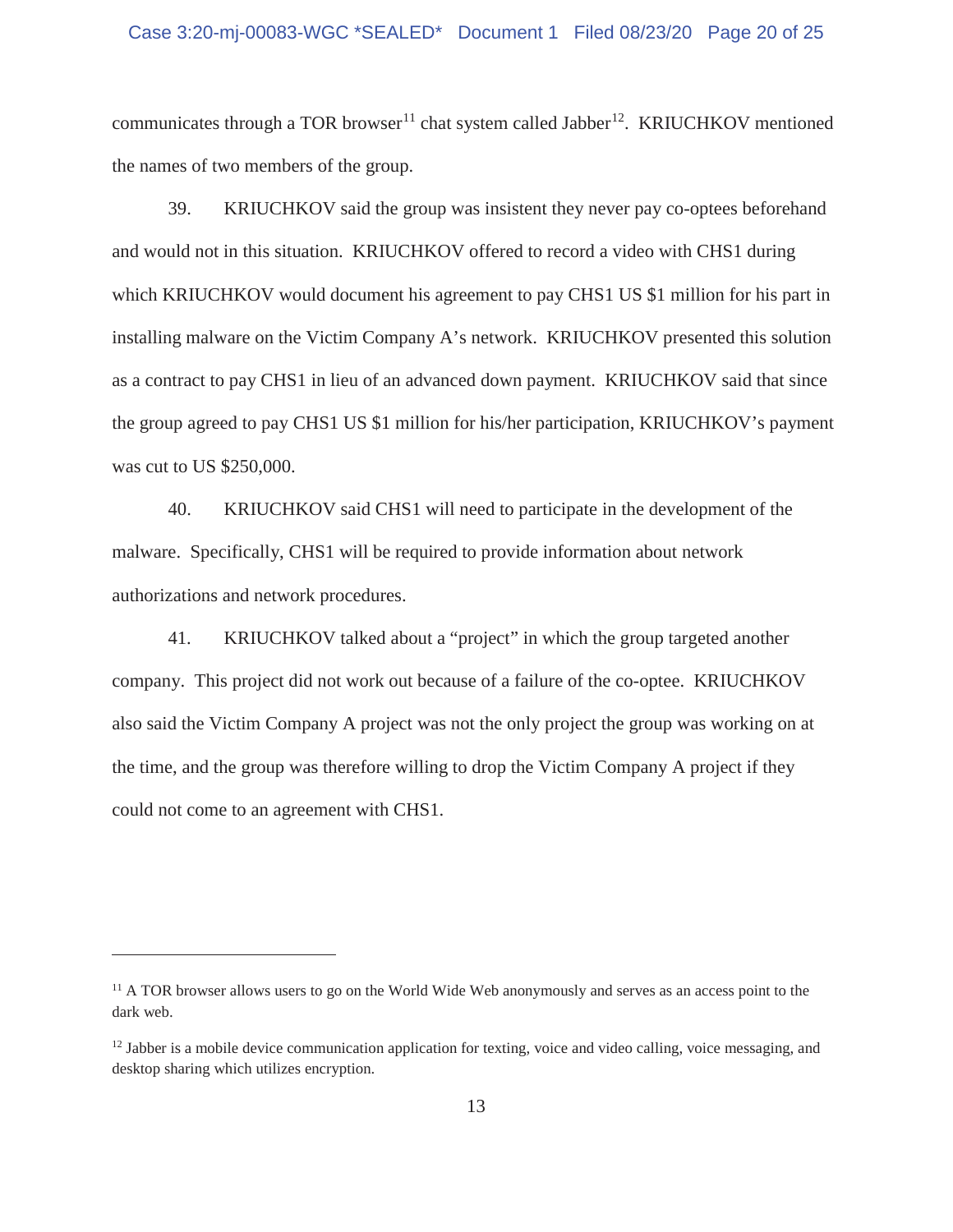### Case 3:20-mj-00083-WGC \*SEALED\* Document 1 Filed 08/23/20 Page 21 of 25

42. KRIUCHKOV said, if they came to an agreement and the project was successful, it would take about ten days to get the final payment to CHS1. KRIUCHKOV said his payments for his previous projects with the group were paid in cash.

43. CHS1 told KRIUCHKOV if the group would agree to an advanced payment, CHS1 would acquiesce and accept a down payment via Bitcoin transfer. KRIUCHKOV said he would be leaving Reno, Nevada the next morning (August 19, 2020), to return the rental car in Los Angeles, California. KRIUCHKOV was then planning on returning to Russia. KRIUCHKOV asked to meet with CHS1 the next morning (August 19, 2020) to have one final meeting before he left.

which KRIUCHKOV responded they agreed to the payment because CHS1 was not happy 45. On the evening of August 19, 2020, CHS1 met with KRIUCHKOV in 44. In the early morning of August 19, 2020, KRIUCHKOV contacted CHS1 via WhatsApp and requested the morning meeting be cancelled. Instead, KRIUCHKOV asked to meet with CHS1 after work. Additionally, KRIUCHKOV asked CHS1 for a codename. CHS1 asked if the codename was for KRIUCHKOV to set up a Bitcoin and that if it was CHS1 preferred to set it up himself. KRIUCHKOV told CHS1 not to worry about it and to just send a codename. CHS1 instructed him to use "DeadSpace22." KRIUCHKOV then sent a message saying CHS1 would have to do it himself. CHS1 asked why the group changed their mind, to

KRIUCHKOV's vehicle. The meeting was consensually recorded and physically surveilled by the FBI. KRIUCHKOV told CHS1 the group had agreed to pay an advance of US \$8,500 to \$11,000 based on to conversion rate of Bitcoin. KRIUCHKOV took CHS1's phone and downloaded an application called "Tor Browser." This app allows for anonymous access to the internet. KRIUCHKOV then used his identified cellular phone to open instructions for creating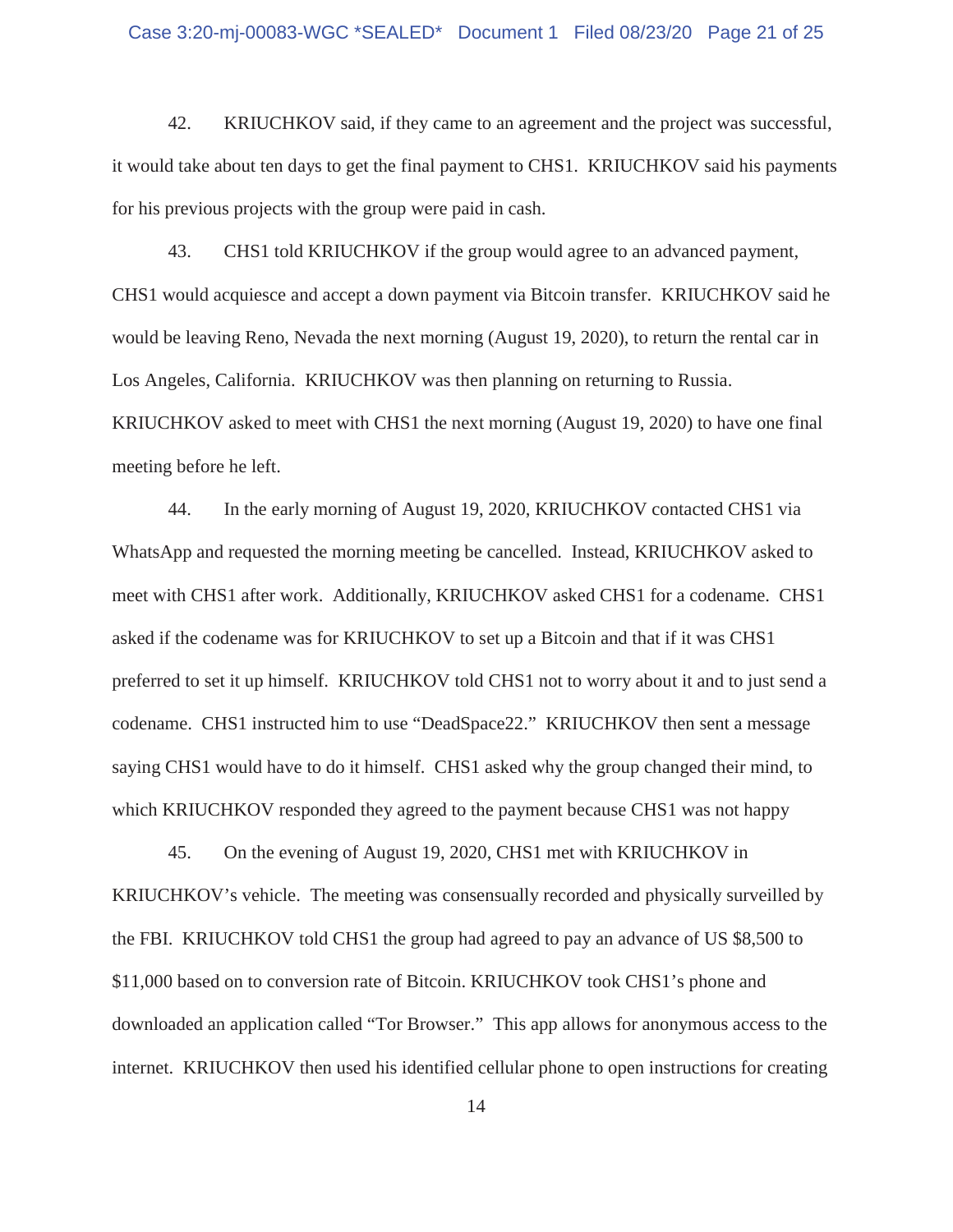### Case 3:20-mj-00083-WGC \*SEALED\* Document 1 Filed 08/23/20 Page 22 of 25

a Bitcoin wallet. CHS1 stopped KRIUCHKOV, and told KRIUCHKOV that CHS1 wanted to set up the wallet<sup>13</sup> and that CHS1 would do this after their meeting. KRIUCHKOV agreed but told CHS1 to set the wallet up through the Tor Browser so it would not be traceable.

46. During the meeting, KRIUCHKOV said he changed his travel plans again so that he could meet with CHS1 the following day. KRIUCHKOV stated he would now be leaving on August 20, 2020, to drive to Los Angeles, California. KRIUCHKOV would return the rental car and then fly out of the Los Angeles area. KRIUCHKOV stated if the project was successful, KRIUCHKOV would return to the United States in November 2020, for his birthday, because his U.S. visa would still be valid. KRIUCHKOV also offered to help CHS1 convert his Bitcoin payment to cash during the November trip.

47. KRIUCHKOV set the next meeting for after CHS1 completed work on August 20, 2020, and said the meeting would be about going over final details and that KRIUCHKOV would give CHS1 the previously-identified phone. KRIUCHKOV implied that the Bitcoin transfer to CHS1's Bitcoin wallet would happen before the meeting.

48. On the morning of August 20, 2020, CHS1 contacted me to confirm that CHS1 provided his Bitcoin wallet information to KRIUCHKOV.

 chat to arrange for a meeting later that day. In the evening, KRIUCHKOV and CHS1 met in meeting, KRIUCHKOV stated he was leaving Reno, Nevada the following day. KRIUCHKOV 49. On August 21, 2020, KRIUCHKOV and CHS1 communicated via a WhatsApp KRIUCHKOV's vehicle. This meeting was consensually monitored by the FBI. During the stated that no money would be transferred and that the "project" was being delayed.

<sup>&</sup>lt;sup>13</sup> CHS1 was instructed by the FBI to prevent KRIUCHKOV from setting up a wallet so the FBI could set it up on behalf of CHS1, which would give the FBI access to the wallet.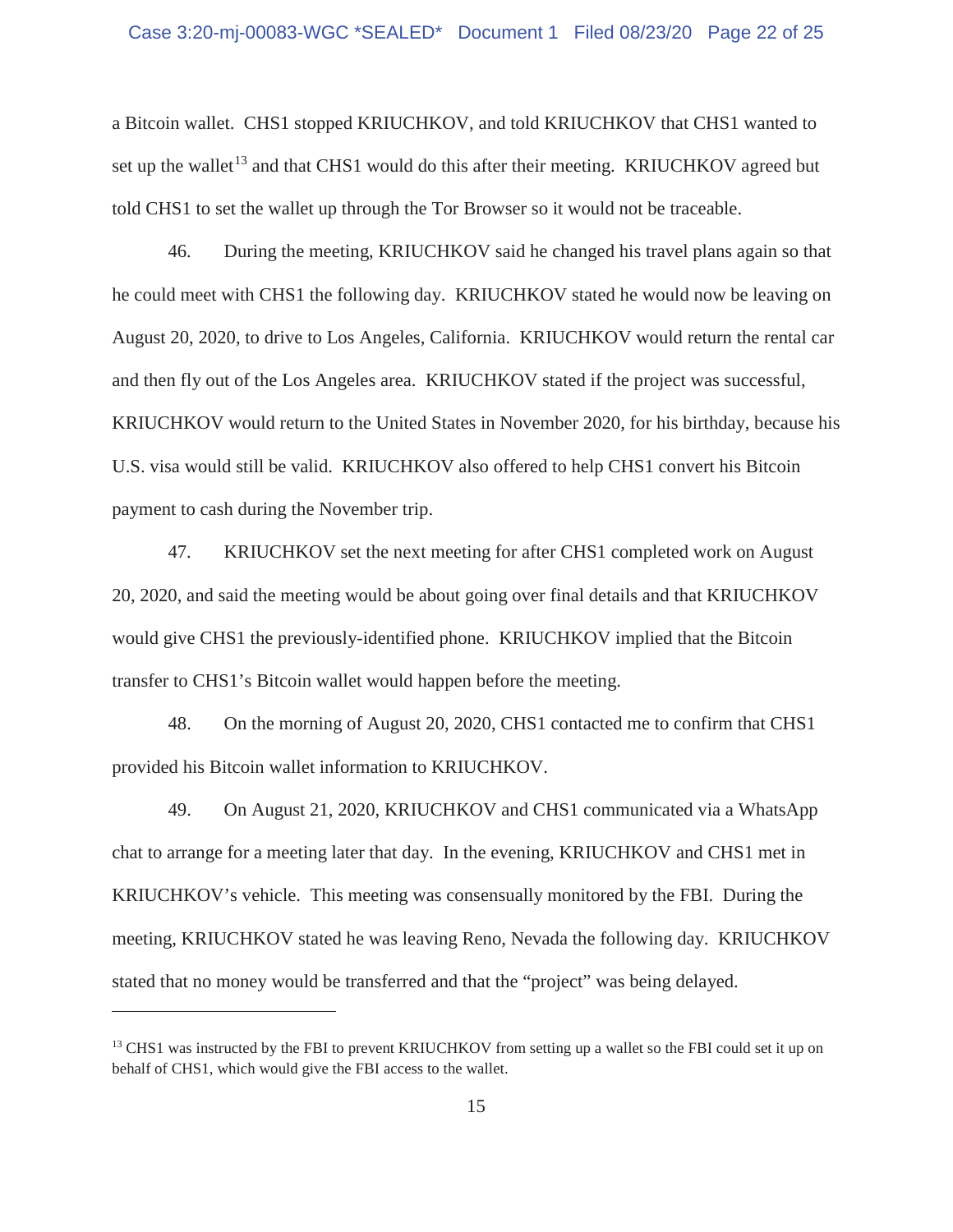### Case 3:20-mj-00083-WGC \*SEALED\* Document 1 Filed 08/23/20 Page 23 of 25

50. During the same meeting, KRIUCHKOV told CHS1 that he would still give the identified burner phone to CHS1 and instructed CHS1 to leave the phone in airplane mode. "Kisa" would then send CHS1 a smiley face emoji to CHS1's WhatsApp account, which would indicate CHS1 should take the identified burner phone off airplane mode. KRIUCHKOV stated that the Bitcoin transfer would happen, but he didn't know when. KRIUCHKOV said that the transfer could be in a few days. KRIUCHKOV instructed CHS1 not to take any action until CHS1 received the Bitcoin transfer.

51. During the meeting, KRIUCHKOV placed a call to another individual. CHS1 observed KRIUCHKOV use a personal phone (not the phone KRIUCHKOV intended to give to CHS1) to make this call. CHS1 also observed KRIUCHKOV's phone's screen and saw the contact was listed as "Sasha Skarobogatov" ("Skarobogatov"). KRIUCHKOV left a message on the phone stating that he (KRIUCHKOV) needed to talk now and not later. Shortly thereafter, an individual believed to be Skarobogatov called KRIUCHKOV and the call was placed on speaker phone.

52. During this call, KRIUCHKOV informed Skarobogatov that he left the phone with CHS1 and that he had told CHS1 to leave the phone in airplane mode until the money arrives. CHS1 asked when the money would be sent, and Skarabogatov said that was a question for "Pasha." KRIUCHKOV said that he had already talked to Pasha and that Pasha had told KRIUCHKOV that they need to wait for a couple of days. KRIUCHKOV said that he was not going to maintain contact other than through the new phone. Skarobogatov asked KRIUCHKOV to let him [Skarabogatov] know when the phone was active, and KRIUCHKOV said that he would do so. The call ended soon thereafter.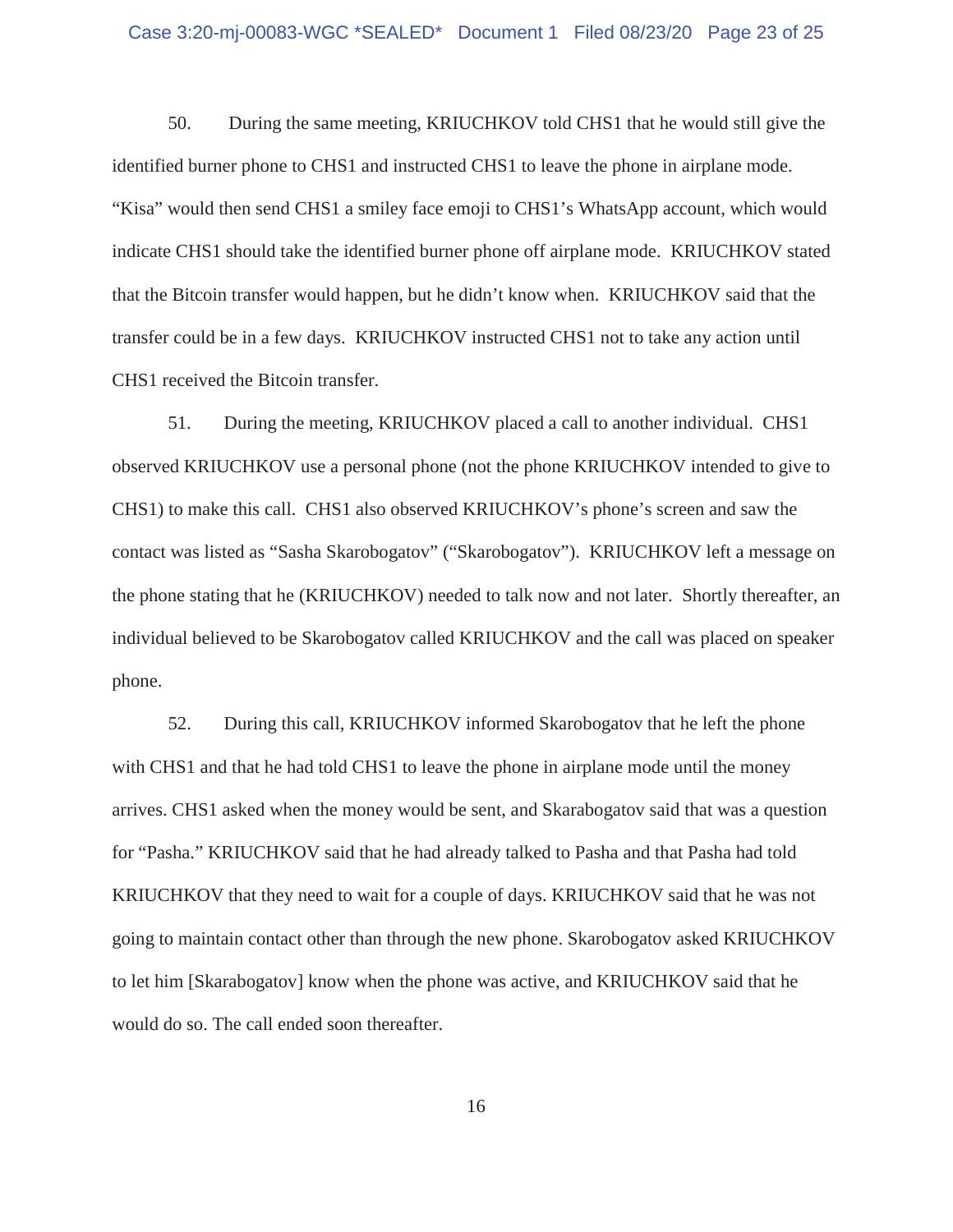53. CHS1 reported that KRIUCHKOV also told CHS1 the delay in the Victim Company A project was because the group was in the final stage of another project which was supposed to provide a large payout to the group. KRIUCHKOV said getting the money for the advanced payment to CHS1 wasn't a problem, it just wasn't the focus of the group because they were all worried about the other project.

54. During the same meeting, KRIUCHKOV provided a cellular phone and charging cable to CHS1. KRIUCHKOV then instructed CHS1 on how to use the phone. Specifically, KRIUCHKOV instructed CHS1 to delete messages after using the communications applications on the phone. Based on my experience investigating foreign intelligence officials and sophisticated criminal organization I believe KRIUCHKOV's actions during this meeting constitute a communications plan intended to be used to conceal communications between a handler (KRIUCHKOV) and a co-optee (CHS1) for advancing the criminal activity.

55. On August 21, 2020, a Senior Manager for Victim Company A estimated to an FBI agent that the remediation cost for a Distributed Denial of Service attack is estimated to be over ten-thousand dollars. The manger also estimated that the remediation cost for an actual network intrusion would be well over \$5,000. Furthermore, in addressing the potential threat posed by KRIUCHKOV and his coconspirators, they have already spent more than US \$5,000.

56. Thus, based on my training and experience and a conversation with a Senior Manager for Victim Company A, any remediation efforts due to the malware or a DDoS attack would be an excess of US \$5000.

- $\sqrt{ }$
- $\sqrt{ }$
- 
- $\sqrt{ }$